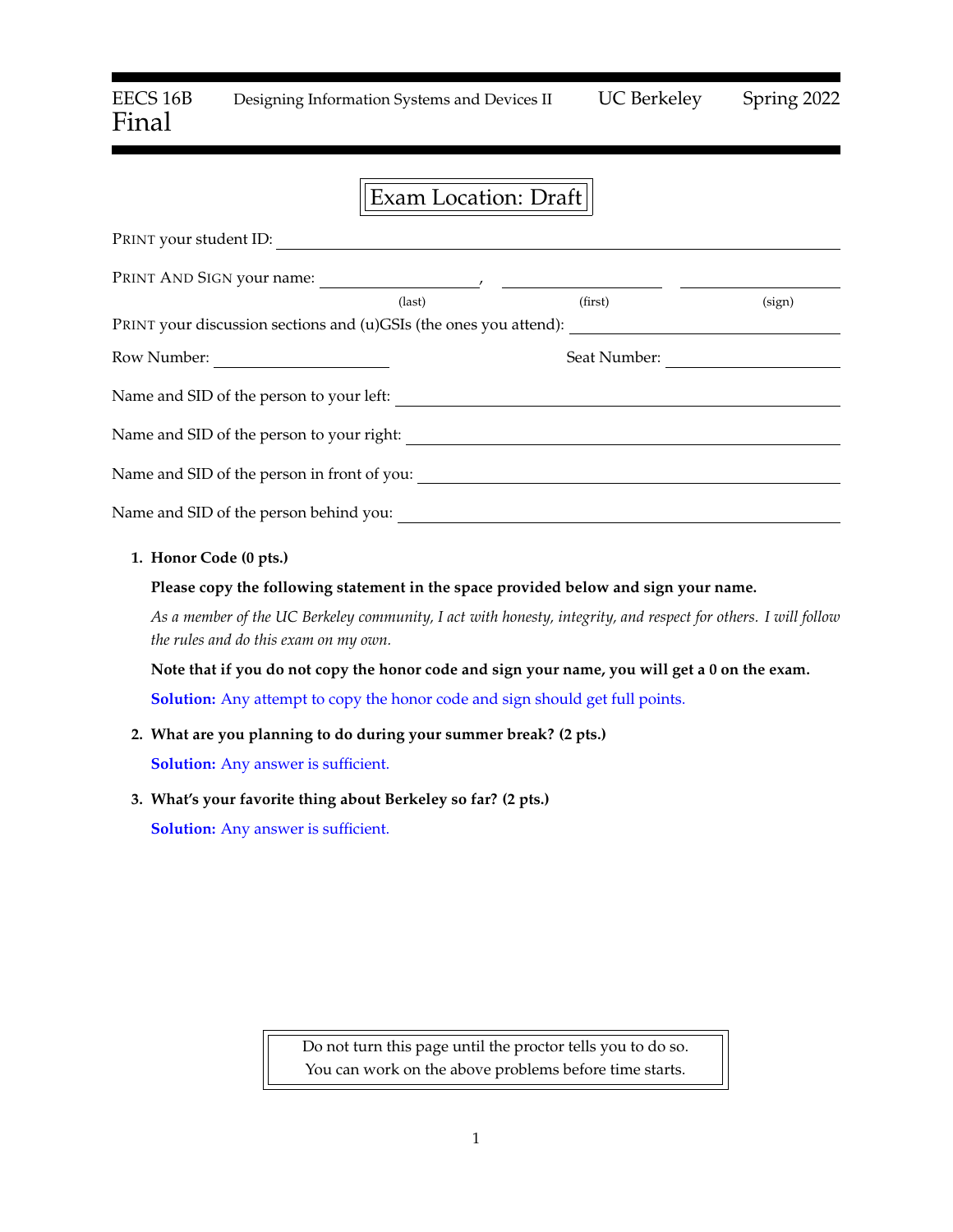#### **4. SVD and the fundamental subspaces (8 pts.)**

Consider a matrix  $A \in \mathbb{R}^{m \times n}$  with rank $(A) = r$ . The compact SVD of A is given by  $A = U_r \Sigma_r V_r^{\top}$ where

$$
U_r = \begin{bmatrix} \vec{u}_1 \cdots \vec{u}_r \end{bmatrix} \in \mathbb{R}^{m \times r}, \quad \Sigma_r = \begin{bmatrix} \sigma_1 \\ & \ddots \\ & & \sigma_r \end{bmatrix} \in \mathbb{R}^{r \times r}, \quad V_r = \begin{bmatrix} \vec{v}_1 \cdots \vec{v}_r \end{bmatrix} \in \mathbb{R}^{n \times r}
$$

with  $\sigma_1 \geq \cdots \geq \sigma_r > 0$  being the singular values of *A*.

- (a) (2 pts.) **Which one of the following sets is always guaranteed to form an orthonormal basis for** Col(*A*)**?** *(Please fill in one of the circles for the options below. You will only be graded on your final answer.)*
	- i.  $\{\vec{u}_1, \cdots, \vec{u}_r\}$
	- ii.  $\{\sigma_1\vec{u}_1, \ldots, \sigma_r\vec{u}_r\}$
	- iii.  $\{\vec{v}_1, \ldots, \vec{v}_r\}$
	- iv.  $\{\sigma_1\vec{v}_1,\ldots,\sigma_r\vec{v}_r\}$

| Option |  | 1V |
|--------|--|----|
| Answer |  |    |

**Solution:** Only options i. and ii. form bases for Col(*A*). Since the question is asking for an orthonormal basis the correct answer is i.

- (b) (2 pts.) **Which one of the following sets is always guaranteed to form an orthonormal basis for** Col(*A* <sup>&</sup>gt;)**?** *(Please fill in one of the circles for the options below. You will only be graded on your final answer.)*
	- i.  $\{\vec{u}_1, \cdots, \vec{u}_r\}$
	- ii.  $\{\sigma_1\vec{u}_1, \ldots, \sigma_r\vec{u}_r\}$
	- iii.  $\{\vec{v}_1, \ldots, \vec{v}_r\}$
	- iv.  $\{\sigma_1\vec{v}_1,\ldots,\sigma_r\vec{v}_r\}$

| Option |  | 1 V |
|--------|--|-----|
| Answer |  |     |

**Solution:** Only options iii. and iv. form bases for  $Col(A^{\top})$ . Since the question is asking for an orthonormal basis the correct answer is iii.

Now suppose that the considered *A* matrix has the following compact SVD components:

$$
U_r = \begin{bmatrix} 0 & \frac{1}{\sqrt{2}} \\ 1 & 0 \\ 0 & \frac{1}{\sqrt{2}} \end{bmatrix}, \quad \Sigma_r = \begin{bmatrix} 2 & 0 \\ 0 & 1 \end{bmatrix}, \quad V_r = \begin{bmatrix} 1 & 0 \\ 0 & 1 \\ 0 & 0 \end{bmatrix}.
$$

(c) (2 pts.) **Using the given compact SVD, state**  $\alpha$ , where  $\alpha$  is the tightest upper bound  $||A\vec{x}|| \leq \alpha$ **for any**  $\vec{x}$  **such that**  $\|\vec{x}\| \leq 1$ .

**Solution:** The largest amplification factor of a matrix is given by its largest singular value. Thus for *A* this is 2.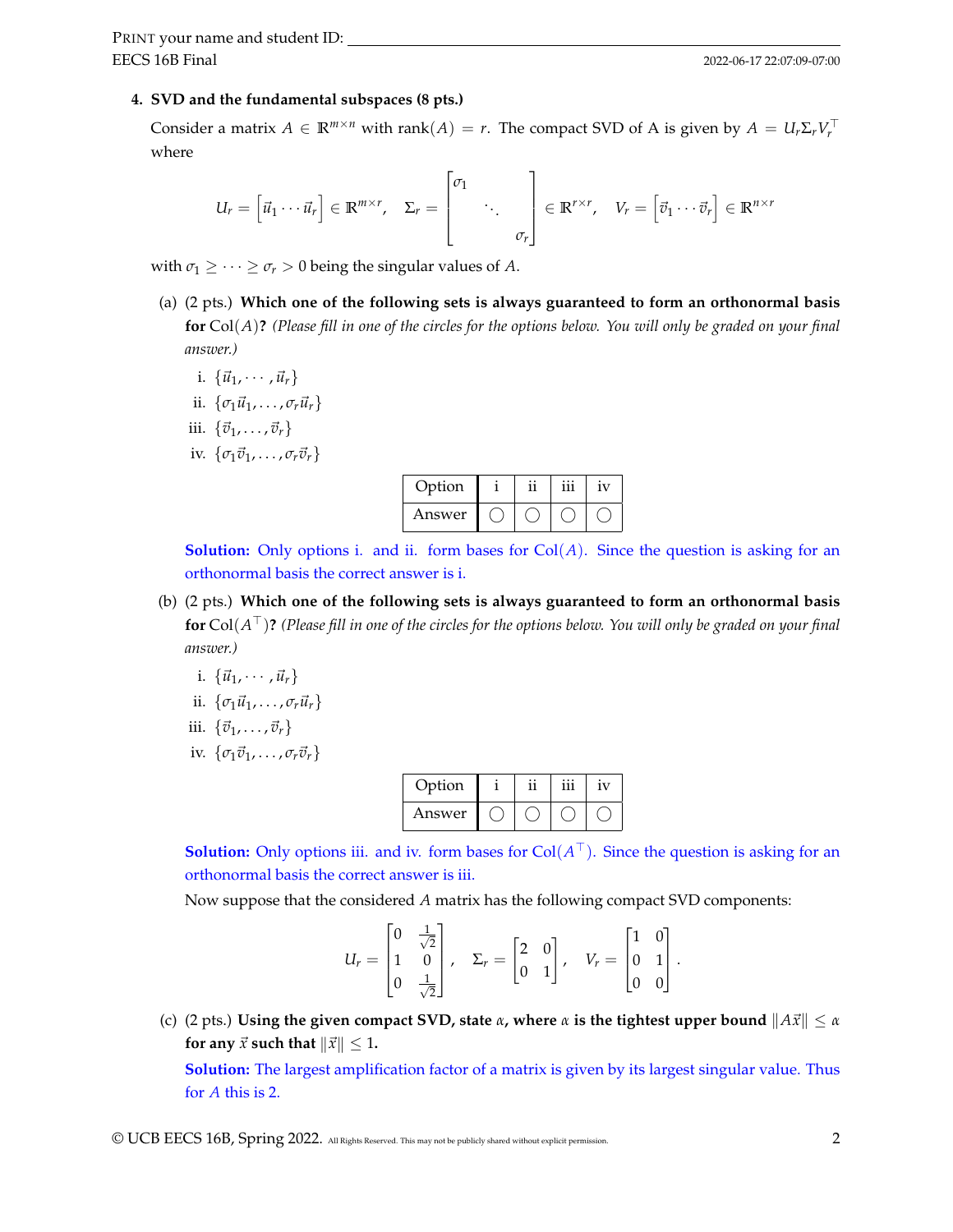(d) (2 pts.) Given the compact SVD, which of the following provides a valid full SVD for  $A =$ *U*Σ*V* <sup>&</sup>gt;**?** *(Please fill in one of the circles for the options below. You will only be graded on your final answer.)*

| i. $U = \begin{bmatrix} 0 & \frac{1}{\sqrt{2}} & \frac{1}{\sqrt{2}} \\ 1 & 0 & 0 \\ 0 & \frac{1}{\sqrt{2}} & -\frac{1}{\sqrt{2}} \end{bmatrix}$ , $\Sigma = \begin{bmatrix} 1 & 0 & 0 \\ 0 & 2 & 0 \\ 0 & 0 & 0 \end{bmatrix}$ , $V = \begin{bmatrix} 1 & 0 & 0 \\ 0 & 1 & 0 \\ 0 & 0 & 1 \end{bmatrix}$    |  |        |                            |          |     |    |  |
|-------------------------------------------------------------------------------------------------------------------------------------------------------------------------------------------------------------------------------------------------------------------------------------------------------------|--|--------|----------------------------|----------|-----|----|--|
| ii. $U = \begin{bmatrix} 0 & \frac{1}{\sqrt{2}} & 0 \\ 1 & 0 & -1 \\ 0 & \frac{1}{\sqrt{2}} & 0 \end{bmatrix}$ , $\Sigma = \begin{bmatrix} 2 & 0 & 0 \\ 0 & 1 & 0 \\ 0 & 0 & 0 \end{bmatrix}$ , $V = \begin{bmatrix} 1 & 0 & 0 \\ 0 & 1 & 0 \\ 0 & 0 & 1 \end{bmatrix}$                                     |  |        |                            |          |     |    |  |
| iii. $U = \begin{bmatrix} 0 & \frac{1}{\sqrt{2}} & \frac{1}{\sqrt{2}} \\ 1 & 0 & 0 \\ 0 & \frac{1}{\sqrt{2}} & -\frac{1}{\sqrt{2}} \end{bmatrix}$ , $\Sigma = \begin{bmatrix} 2 & 0 & 0 \\ 0 & 1 & 0 \\ 0 & 0 & 0 \end{bmatrix}$ , $V = \begin{bmatrix} 1 & 0 & -1 \\ 0 & 1 & 1 \\ 0 & 0 & 0 \end{bmatrix}$ |  |        |                            |          |     |    |  |
| iv. $U = \begin{bmatrix} 0 & \frac{1}{\sqrt{2}} & \frac{1}{\sqrt{2}} \\ 1 & 0 & 0 \\ 0 & \frac{1}{\sqrt{2}} & -\frac{1}{\sqrt{2}} \end{bmatrix}$ , $\Sigma = \begin{bmatrix} 2 & 0 & 0 \\ 0 & 1 & 0 \\ 0 & 0 & 0 \end{bmatrix}$ , $V = \begin{bmatrix} 1 & 0 & 0 \\ 0 & 1 & 0 \\ 0 & 0 & 1 \end{bmatrix}$   |  |        |                            |          |     |    |  |
|                                                                                                                                                                                                                                                                                                             |  | Option | $\overline{\phantom{a}}$ i | $\rm ii$ | iii | iv |  |
|                                                                                                                                                                                                                                                                                                             |  |        | Answer 0 0 0 0             |          |     |    |  |

**Solution:** Only option iv. forms a valid SVD as it has orthonormal U and V matrices and has strictly positive singular values ordered from largest to smallest in the  $\Sigma$  matrix.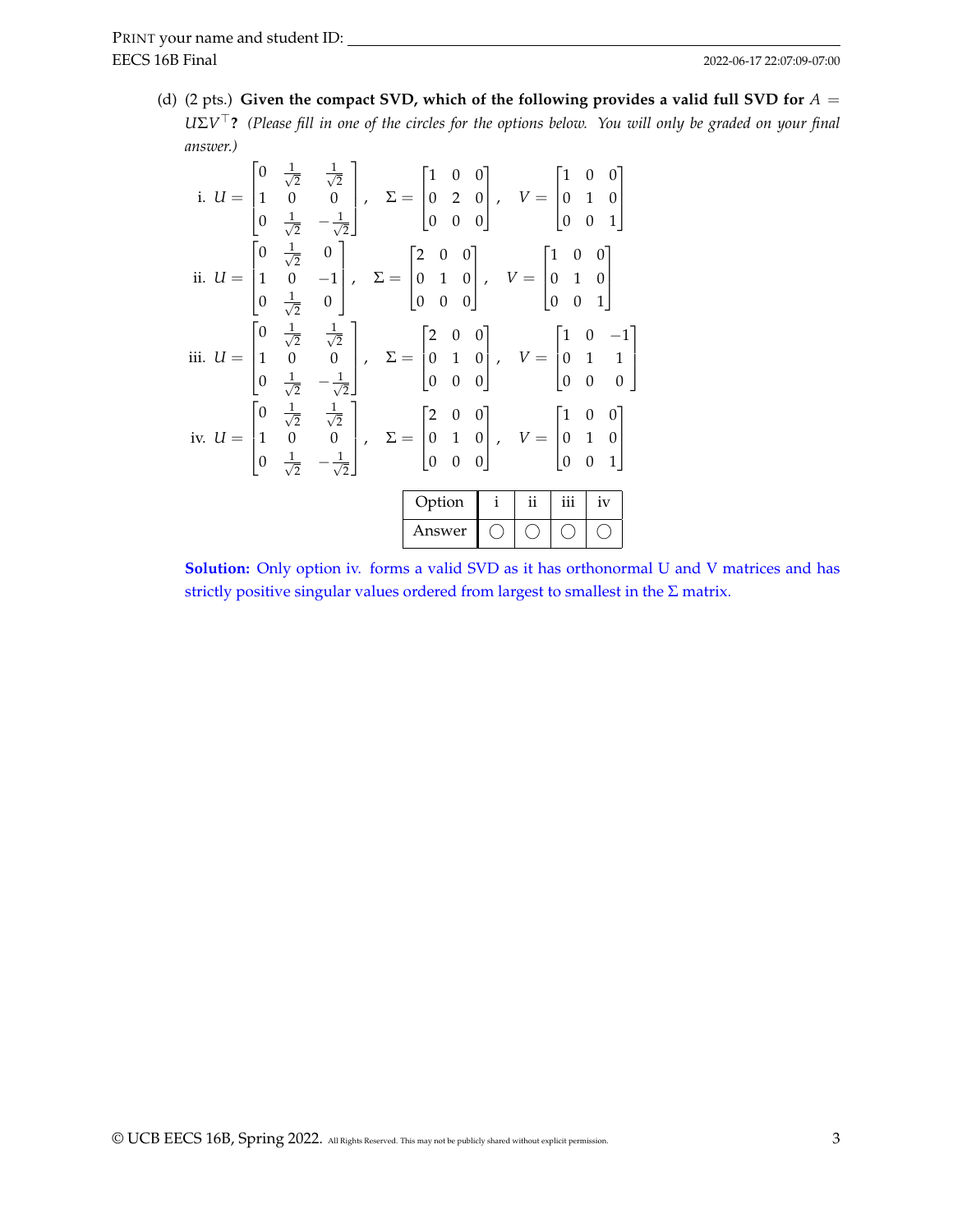#### **5. SVD of a matrix with orthogonal columns (4 pts.)**

Let  $A=\begin{bmatrix} \vec a_1 & \cdots & \vec a_n \end{bmatrix}\in\mathbb{R}^{m\times n}$  where  $\vec a_i^\top\vec a_j=0$  for all  $1\leq i,j\leq n$  such that  $i\neq j$ , and  $\vec a_i^\top\vec a_i\neq 0$  for all *i* = 1, . . . , *n*. **What is the set of singular values of** *A for all such matrices A***?**

*(Please fill in one of the circles for the options below. You will only be graded on your final answer.)*

- (a)  $\{0\}$  (all zero)
- (b)  $\{\sqrt{\|\vec{a}_1\|}, \ldots, \sqrt{\|\vec{a}_n\|}\}$
- (c)  $\{\|\vec{a}_1\|, \ldots, \|\vec{a}_n\|\}$
- (d)  $\{\|\vec{a}_1\|^2, \ldots, \|\vec{a}_n\|^2\}$
- (e) {1} (all one)

| Option | а |  | P |
|--------|---|--|---|
| Answer |   |  |   |

**Solution:** (c). The singular values of *A* are the square roots of the eigenvalues of  $A<sup>T</sup>A$ . Evaluating this, we have

$$
A^{\top} A = \begin{bmatrix} \vec{a}_1^{\top} \\ \vdots \\ \vec{a}_n^{\top} \end{bmatrix} \begin{bmatrix} \vec{a}_1 & \cdots & \vec{a}_n \end{bmatrix}
$$
 (1)

$$
= \begin{bmatrix} \vec{a}_1^\top \vec{a}_1 & \cdots & \vec{a}_1^\top \vec{a}_n \\ \vdots & \ddots & \vdots \\ \vec{a}_n^\top \vec{a}_1 & \cdots & \vec{a}_n^\top \vec{a}_n \end{bmatrix}
$$
 (2)

$$
= \begin{bmatrix} ||\vec{a}_1||^2 & \cdots & 0 \\ \vdots & \ddots & \vdots \\ 0 & \cdots & ||\vec{a}_n||^2 \end{bmatrix}
$$
 (3)

Since this is a diagonal matrix, we can read off its eigenvalues as  $\|\vec a_1\|^2$ ,...,  $\|\vec a_n\|^2$ . Then the singular values of *A* are  $\{\|\vec{a}_1\|, \ldots, \|\vec{a}_n\|\}$  (note that we ask for the *set* of singular values in the question because singular values are specified in order of decreasing size).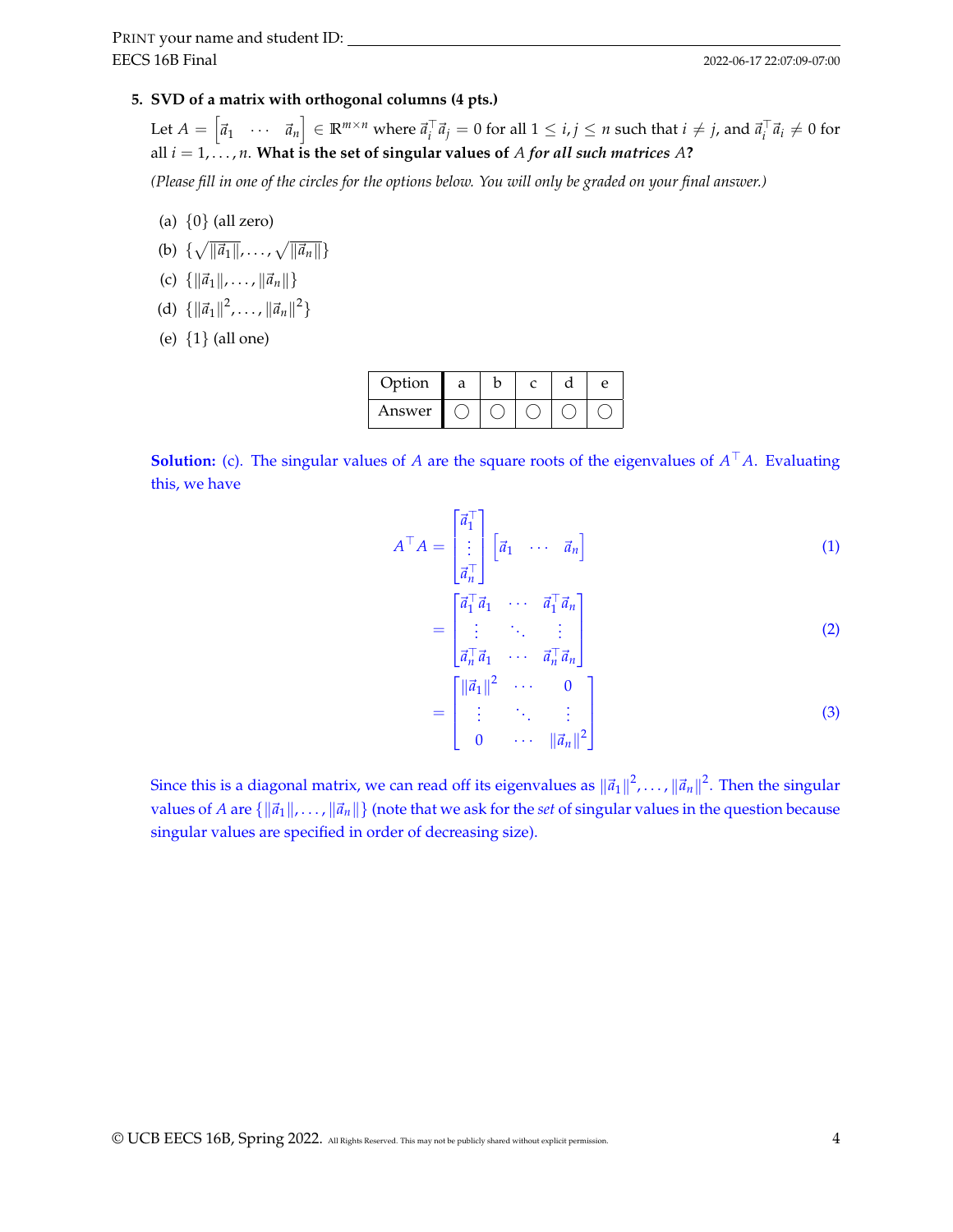#### **6. Finding the line that closely fits the data (4 pts.)**

Consider the following matrix *A* that contains three two-dimensional datapoints:

$$
A = \begin{bmatrix} 1 & 2 & -3 \\ -2 & 3 & -1 \end{bmatrix}.
$$
 (4)

The matrix *A* has two distinct singular values:  $\sigma_1 =$ √ 21 and  $\sigma_2 =$ √ 7.

Below is a plot of the datapoints in the 2-D plane, where the *x*-axis corresponds to the first entry and the *y*-axis to the second entry of each column. We would like to fit the line  $y = \alpha x$  that minimizes the squared sum of perpendicular distances to the datapoints as follows:



**Figure 1:** Visualization for perpendicular distance minimization.

#### **Find** *α***, using the left singular vectors of matrix** *A***. Show your work.**

*(Please fill in one of the circles for the options below.)*

- (a) *α* = √ 3/2
- (b) *α* = 7/6
- (c)  $\alpha = 2$
- (d)  $\alpha = 1$

| Option | а |  |  |
|--------|---|--|--|
| Answer |   |  |  |

**Solution:** The line  $y = \alpha x$  that minizes the perpendicular distance will represent the first left singular vector of *A*.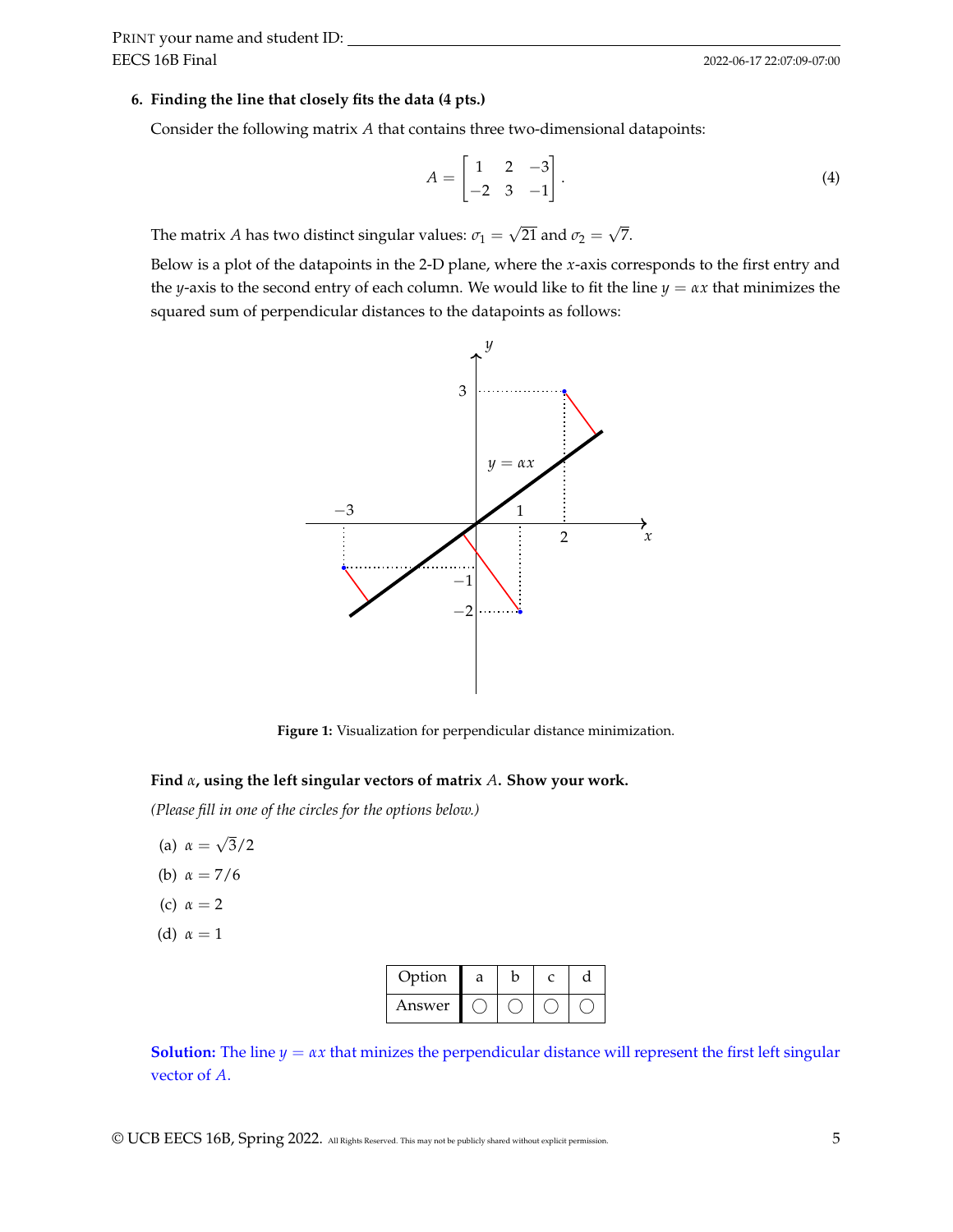To find the first left singular vector, we can find the eigenvector of  $AA<sup>T</sup>$  that corresponds to the largest singular value  $\sigma_1 =$ √ 21:

$$
AA^{\top} \vec{u} = \lambda \vec{u} \tag{5}
$$

Where  $\lambda = \sigma_1^2 = 21$ .

Plugging in, we have

$$
AA^{\top} \vec{u} = \begin{bmatrix} 1 & 2 & -3 \\ -2 & 3 & -1 \end{bmatrix} \begin{bmatrix} 1 & -2 \\ 2 & 3 \\ -3 & -1 \end{bmatrix} \vec{u}
$$
 (6)

$$
= \begin{bmatrix} 14 & 7 \\ 7 & 14 \end{bmatrix} \vec{u} \tag{7}
$$

$$
\lambda \vec{u} = 21\vec{u} \tag{8}
$$

Solving for  $\vec{u}$  gives  $\vec{u} = c$  $\lceil 1 \rceil$ 1 1

Checking the slope of  $y = \alpha x$ , we can conclude that  $\alpha = 1$ .

.

| Option | а | h |  |
|--------|---|---|--|
| Answer |   |   |  |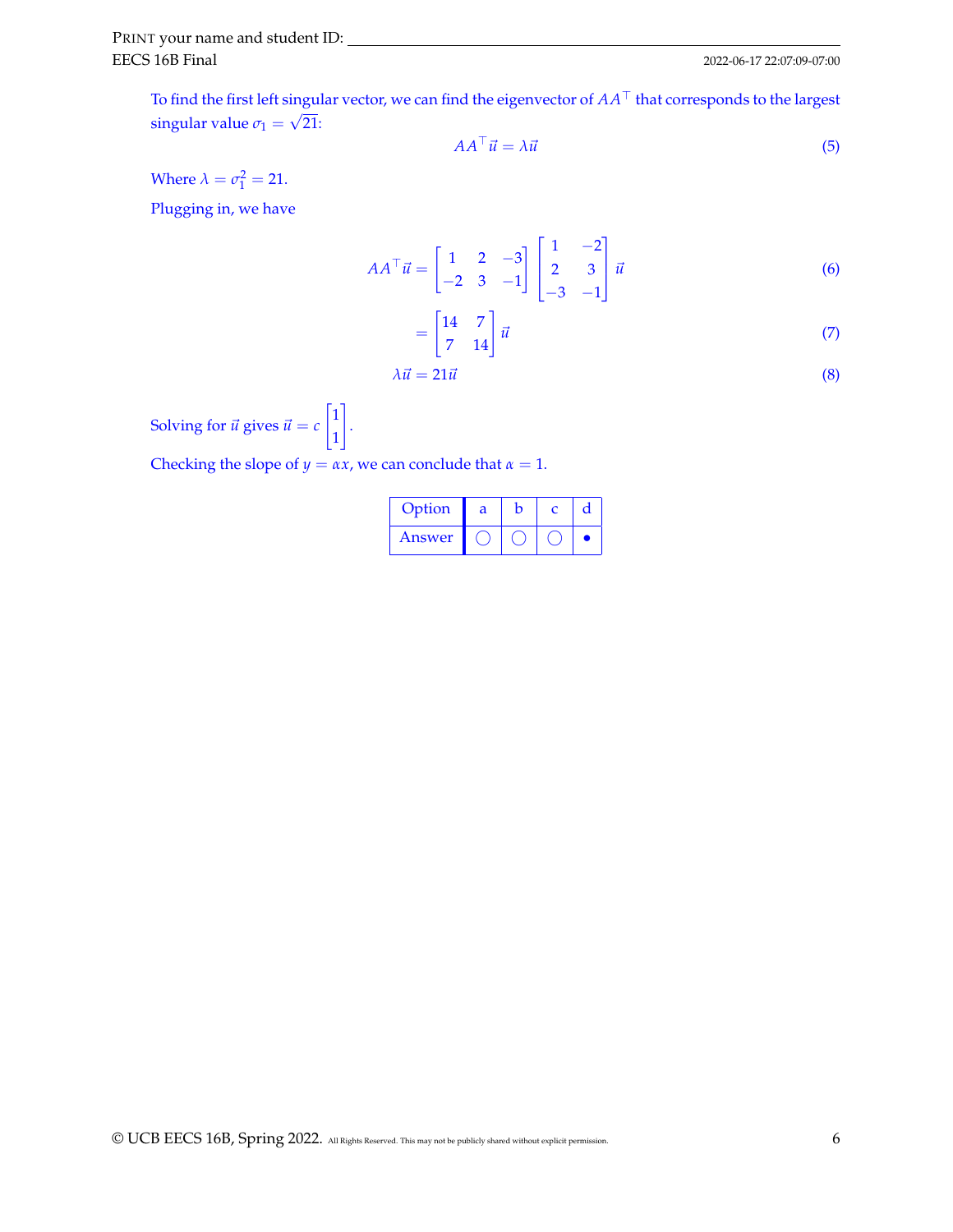#### **7. Least squares with repeated columns (4 pts.)**

Consider the following matrix *A* and vector  $\vec{b}$ :

$$
A = \begin{bmatrix} 0 & 0 & 2 \\ -1 & -1 & 1 \\ 1 & 1 & 1 \end{bmatrix}, b = \begin{bmatrix} 1 \\ 0 \\ 1 \end{bmatrix}
$$
(9)

We want to find a solution for the following least squares problem:

$$
\underset{\vec{x}\in\mathbb{R}^2}{\operatorname{argmin}}\left\|A\vec{x}-\vec{b}\right\|^2\tag{10}
$$

However, we cannot use the least squares solution  $\vec{x}_{\rm LS} = (A^\top A)^{-1}A^\top b$ , since  $A^\top A$  is not invertible due to the repeated columns in *A*.

We provide a compact SVD of *A*:

$$
A = U_r \Sigma_r V_r^\top = \begin{bmatrix} 2/\sqrt{6} & 0 \\ 1/\sqrt{6} & -1/\sqrt{2} \\ 1/\sqrt{6} & 1/\sqrt{2} \end{bmatrix} \begin{bmatrix} \sqrt{6} & 0 \\ 0 & 2 \end{bmatrix} \begin{bmatrix} 0 & 0 & 1 \\ 1/\sqrt{2} & 1/\sqrt{2} & 0 \end{bmatrix} . \tag{11}
$$

#### **Find a solution for the least squares problem using the Moore-Penrose pseudoinverse.**

**Solution:** A solution for the least squares problem  $\operatorname{argmin}_{\vec{x} \in \mathbb{R}^2} \|A\vec{x} - \vec{b}\|$ <sup>2</sup> can be found as following:

$$
\vec{x}_* = A^{\dagger}b \tag{12}
$$

$$
= V_r \Sigma_r^{-1} U_r^{\top} b \tag{13}
$$

$$
= \begin{bmatrix} 0 & 1/\sqrt{2} \\ 0 & 1/\sqrt{2} \\ 1 & 0 \end{bmatrix} \begin{bmatrix} 1/\sqrt{6} & 0 \\ 0 & 1/2 \end{bmatrix} \begin{bmatrix} 2/\sqrt{6} & 1/\sqrt{6} & 1/\sqrt{6} \\ 0 & -1/\sqrt{2} & 1/\sqrt{2} \end{bmatrix} \begin{bmatrix} 1 \\ 0 \\ 1 \end{bmatrix}
$$
(14)

$$
= \begin{bmatrix} 0 & 1/\sqrt{2} \\ 0 & 1/\sqrt{2} \\ 1 & 0 \end{bmatrix} \begin{bmatrix} 2/6 & 1/6 & 1/6 \\ 0 & -1/2\sqrt{2} & 1/2\sqrt{2} \end{bmatrix} \begin{bmatrix} 1 \\ 0 \\ 1 \end{bmatrix}
$$
(15)

$$
= \begin{bmatrix} 0 & -1/4 & 1/4 \\ 0 & -1/4 & 1/4 \\ 2/6 & 1/6 & 1/6 \end{bmatrix} \begin{bmatrix} 1 \\ 0 \\ 1 \end{bmatrix}
$$
 (16)

$$
= \begin{bmatrix} 1/4 \\ 1/4 \\ 1/2 \end{bmatrix} \tag{17}
$$

Note that the solution is also the minimum norm solution.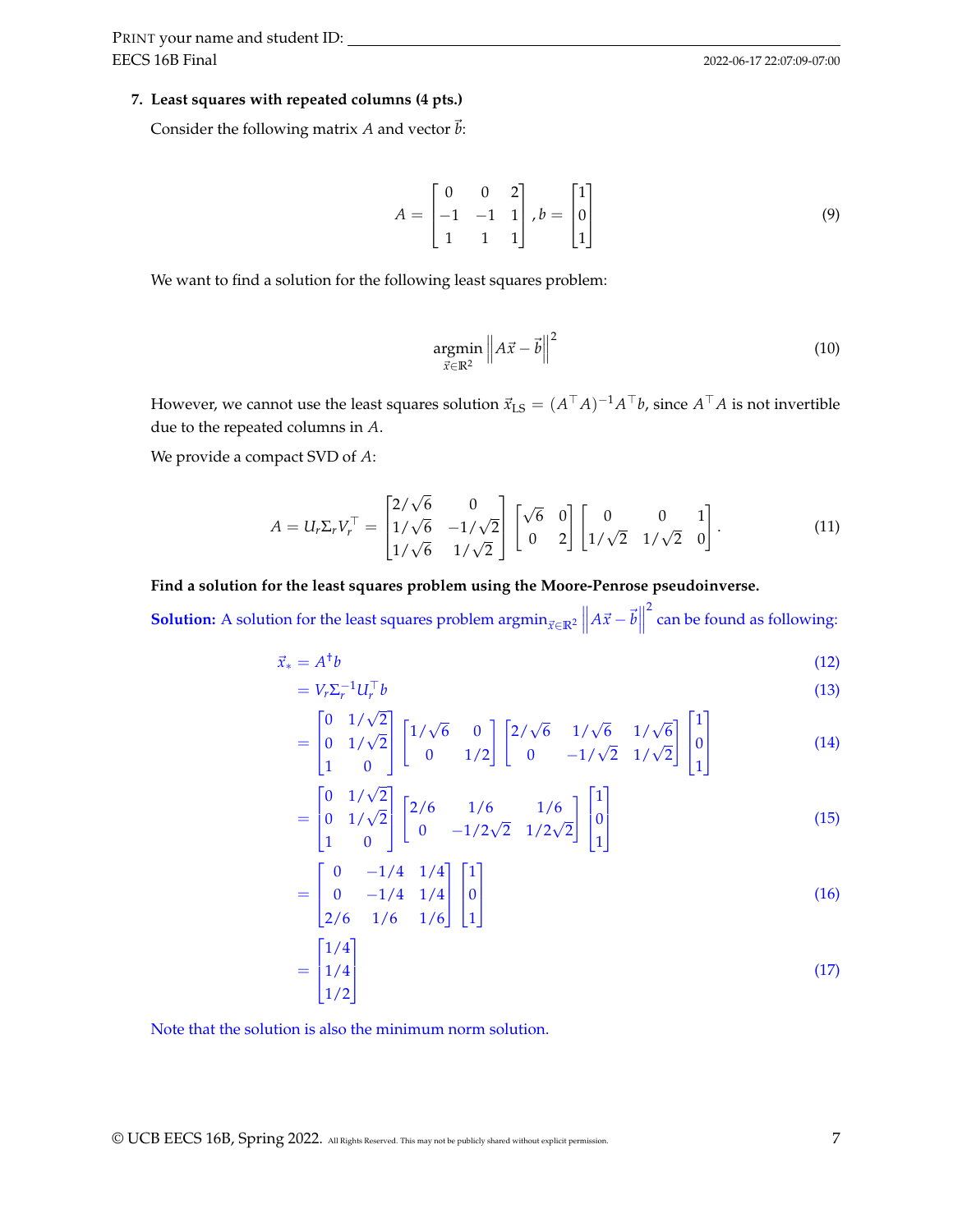#### **8. Matching systems to time responses (4 pts.)**

Consider the following four different 2-D systems  $\vec{x}(t)$ :

$$
\text{System 1:} \quad \frac{\mathrm{d}}{\mathrm{d}t} \vec{x}(t) = \begin{bmatrix} 2 & 3 \\ 1 & 4 \end{bmatrix} \vec{x}(t),\tag{18}
$$

$$
\text{System 2:} \quad \frac{\mathrm{d}}{\mathrm{d}t} \vec{x}(t) = \begin{bmatrix} 2 & -1 \\ 1 & 4 \end{bmatrix} \vec{x}(t) \tag{19}
$$

$$
\text{System 3:} \quad \frac{\text{d}}{\text{d}t} \vec{x}(t) = \begin{bmatrix} 1 & -1 \\ 2 & 4 \end{bmatrix} \vec{x}(t) \tag{20}
$$

$$
\text{System 4:} \quad \frac{\text{d}}{\text{d}t}\vec{x}(t) = \begin{bmatrix} 0 & -1 \\ 1 & 2 \end{bmatrix}\vec{x}(t) \tag{21}
$$

where  $\vec{x}(t) \in \mathbb{R}^2$  with initial condition  $\vec{x}(0) = \left[\begin{array}{c} 4 \end{array}\right]$ −1 1 . We provide the following possible solutions for  $\vec{x}(t)$ :

(a) 
$$
\begin{bmatrix} \frac{15}{4}e^{t} + \frac{1}{4}e^{5t} \\ -\frac{5}{4}e^{t} + \frac{1}{4}e^{5t} \end{bmatrix}
$$
  
\n(b) 
$$
\begin{bmatrix} 4e^{t} + 3\sqrt{2}te^{t} \\ -e^{t} - 3\sqrt{2}te^{t} \end{bmatrix}
$$
  
\n(c) 
$$
\begin{bmatrix} 4e^{3t} - 3\sqrt{2}te^{3t} \\ -e^{3t} + 3\sqrt{2}te^{3t} \end{bmatrix}
$$
  
\n(d) 
$$
\begin{bmatrix} 7e^{2t} - 3e^{3t} \\ -e^{3t} + 3e^{3t} \end{bmatrix}
$$

 $-7e^{2t} + 6e^{3t}$ 

Each system has one matching solution from the above choices.

**For each system, fill in the circle that matches the correct solution.** *(You will only be graded on your final answer.)*

| Option   | a | b | $\overline{C}$ | d |
|----------|---|---|----------------|---|
| System 1 |   |   |                |   |
| Option   | a | h | $\mathsf{C}$   | d |
| System 2 |   |   |                |   |
| Option   | a | b | $\mathcal{C}$  | d |
|          |   |   |                |   |
| System 3 |   |   |                |   |
| Option   | a | h | $\mathcal{C}$  | d |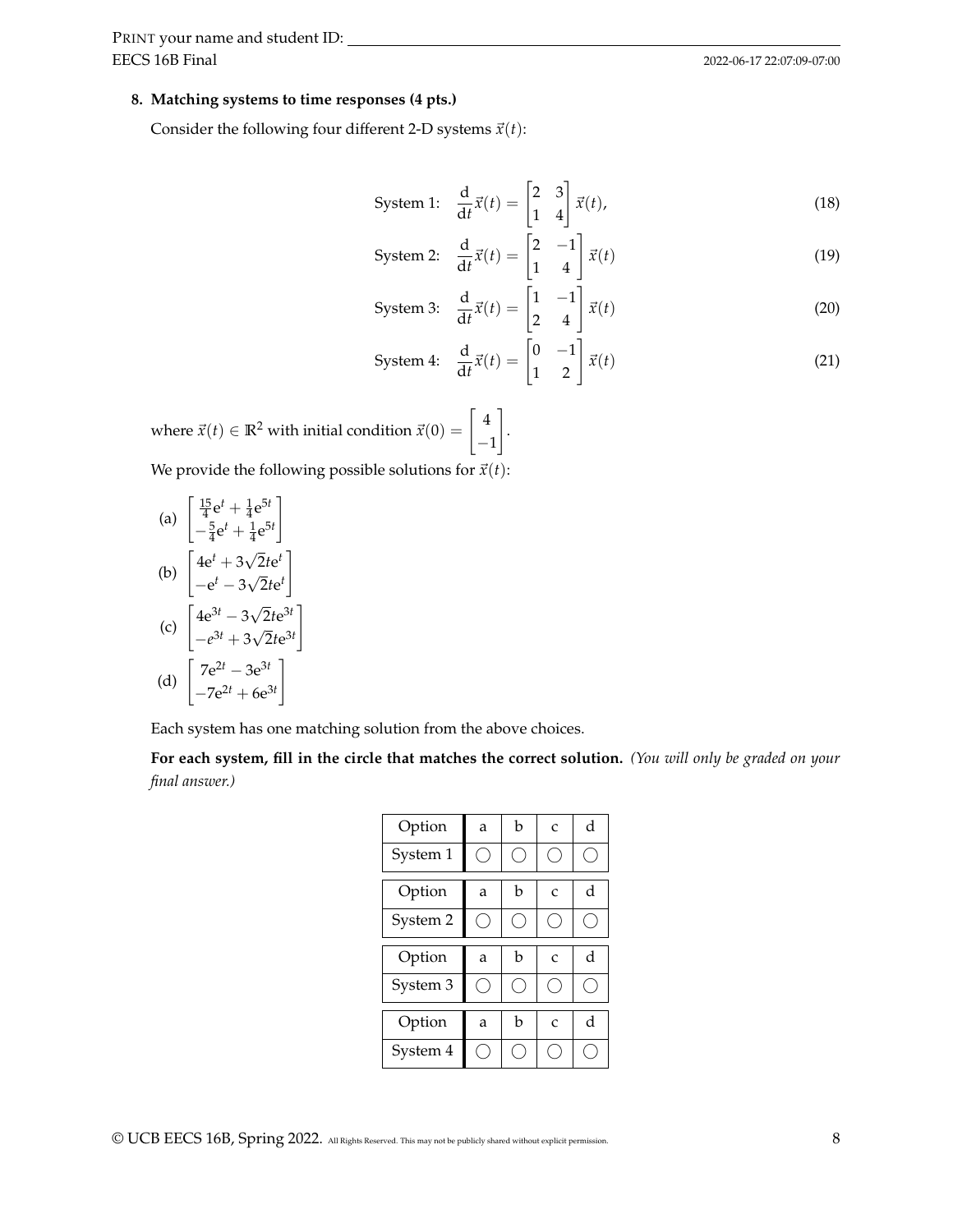**Solution:** Checking the eigenvalues of coefficient matrix of each system, we have:

$$
System 1: \quad \lambda = 1,5 \tag{22}
$$

$$
System 2: \quad \lambda = 3 \tag{23}
$$

$$
System 3: \quad \lambda = 2,3 \tag{24}
$$

$$
System 4: \quad \lambda = 1 \tag{25}
$$

Matching the corresponding exponential terms in the solution choices, the answer should be as follows.

| Option              | a | h | $\mathcal{C}_{\mathcal{C}}$ | d |
|---------------------|---|---|-----------------------------|---|
| System 1            |   |   |                             |   |
| Option              | a | h | Č                           | d |
| <b>System 2</b>     |   |   |                             |   |
|                     |   |   |                             |   |
| Option              | a | b | $\mathcal{C}$               | d |
| System <sub>3</sub> |   |   |                             |   |
| Option              | a | b | $\mathcal{C}_{\mathcal{C}}$ | d |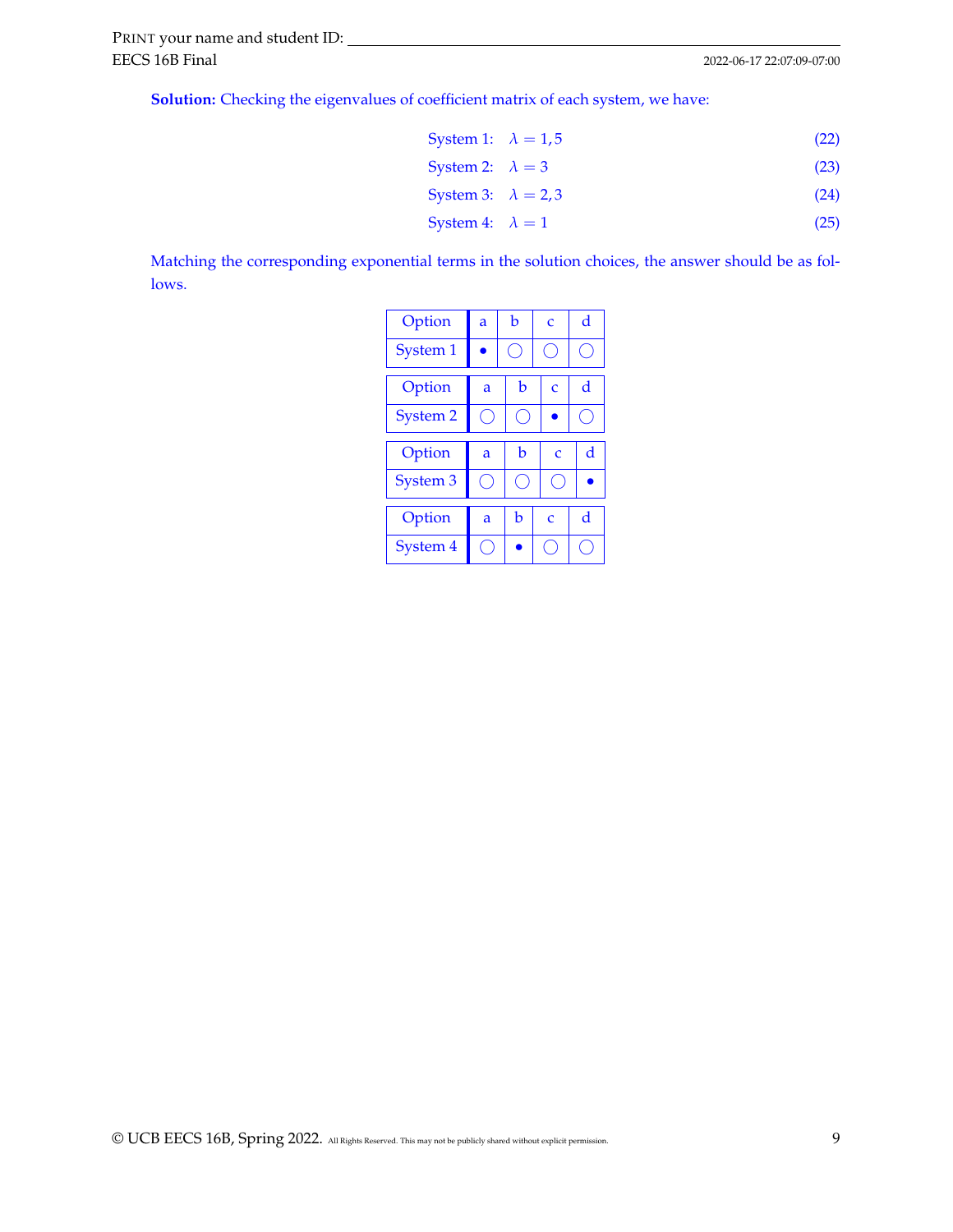**9. Properties of rotation matrices (8 pts.)**

Consider the  $2 \times 2$  matrix

$$
R = \begin{bmatrix} \cos \alpha & -\sin \alpha \\ \sin \alpha & \cos \alpha \end{bmatrix}
$$
 (26)

(a) (2 pts.) **Show that matrix** *R* **is orthonormal.**

**Solution:** To show that *R* is an orthonormal matrix it suffices to show that  $R^{\top}R = RR^{\top} = I$ .

(b) (2 pts.) Consider some vector  $\vec{x} \in \mathbb{R}^2$  with norm  $\|\vec{x}\|$ . **Show that**  $\|R\vec{x}\| = \|\vec{x}\|$ .

**Solution:** Since *R* has been shown to be orthonormal, we can conclude that an orthonormal transformation has the property of preserving the norm, i.e.  $\|R\vec{x}\| = \|\vec{x}\|$ . Alternatively, we can also show this result without knowing this property and simply using the fact that  $R^{\top}R = I$ :

$$
||R\vec{x}||^2 = \vec{x}^\top R^\top R \vec{x} = \vec{x}^\top \vec{x} = ||\vec{x}||^2 \implies ||R\vec{x}|| = ||\vec{x}||.
$$

(c) (4 pts.) Consider arbitrary real vectors  $\vec{a}$ ,  $\vec{b}$  and let  $\beta$  within interval  $0 \leq \beta \leq \pi$  be the angle between them. The inner product for this pair of vectors can be related to angle *β* via the expres- $\sin a^\top b = \| \vec{a} \| \left\| \vec{b} \right\| \cos \beta.$  Now consider vectors  $\vec{x}$ ,  $\vec{y} \in \mathbb{R}^2$  and define  $\theta_1$  to be the angle between  $|| \cdot ||$ them. Let  $\vec{x} = R\vec{x}$  and  $\vec{y} = R\vec{y}$  and denote  $\theta_2$  to be the angle between  $\vec{x}$  and  $\vec{y}$ . **Show that**  $\theta_1 = \theta_2$ , **i.e. the angle between two vectors is preserved after an orthonormal transformation.** *(HINT: You may use the inner product expression given at the start of this part as well as results from parts a) and b).)*

**Solution:** From the hint, we know that

$$
\widetilde{\vec{x}}^{\top} \widetilde{\vec{y}} = \left\| \widetilde{\vec{x}} \right\| \left\| \widetilde{\vec{y}} \right\| \cos \theta_2
$$

$$
= \left\| \vec{x} \right\| \left\| \vec{y} \right\| \cos \theta_2
$$

where the last line follows from the result of part b). We also know that

$$
\widetilde{\vec{x}}^{\top} \widetilde{\vec{y}} = (R\vec{x})^{\top} R\vec{y} \n= \vec{x}^{\top} R^{\top} R\vec{y} \n= \vec{x}^{\top} \vec{y} \n= ||\vec{x}|| ||\vec{y}|| \cos \theta_1
$$

where we used that  $R^{\top}R = I$  due to the orthonormality of *R*. Putting the results together, we have that

$$
\|\vec{x}\| \|\vec{y}\| \cos \theta_2 = \|\vec{x}\| \|\vec{y}\| \cos \theta_1 \implies \cos \theta_1 = \cos \theta_2.
$$

Since the angles in this problem are restricted between 0 and  $\pi$ , we can conclude that in fact  $\theta_1 = \theta_2$ .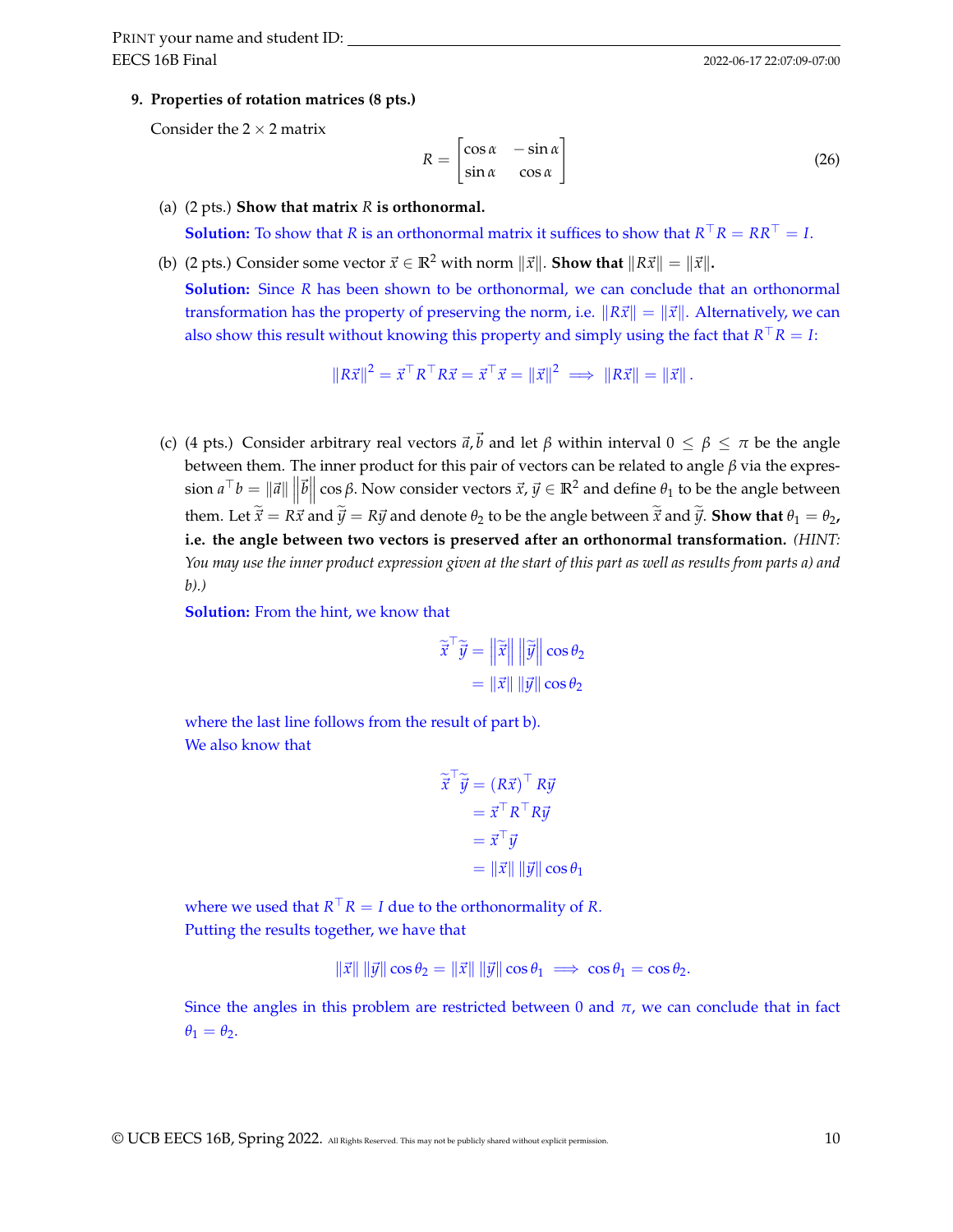#### **10. Inner product with a Hermitian matrix (8 pts.)**

Recall that a matrix  $A \in \mathbb{C}^{n \times n}$  is *Hermitian* if  $A^* = A$ , where  $A^*$  denotes the conjugate transpose of A. We will show that  $A \in \mathbb{C}^{n \times n}$  is Hermitian if and only if for all  $\vec{x}, \vec{y} \in \mathbb{C}^n$ ,  $\langle A\vec{x}, \vec{y} \rangle = \langle \vec{x}, A\vec{y} \rangle$ .

(a) (3 pts.) Assume that  $A \in \mathbb{C}^{n \times n}$  is Hermitian. **Show that for all**  $\vec{x}, \vec{y} \in \mathbb{C}^n$ ,  $\langle A\vec{x}, \vec{y} \rangle = \langle \vec{x}, A\vec{y} \rangle$ . **Solution:** We have

$$
\langle A\vec{x}, \vec{y} \rangle = \vec{y}^* A \vec{x} \tag{27}
$$

$$
=\vec{y}^*A^*\vec{x}\tag{28}
$$

$$
= (A\vec{y})^* \vec{x} \tag{29}
$$

$$
= \langle \vec{x}, A\vec{y} \rangle \tag{30}
$$

(b) (5 pts.) Let  $A \in \mathbb{C}^{n \times n}$ . Assume that for all  $\vec{x}, \vec{y} \in \mathbb{C}^n$ ,  $\langle A\vec{x}, \vec{y} \rangle = \langle \vec{x}, A\vec{y} \rangle$ . Now we want to show that this implies  $A = A^*$ . Let  $a_{ij}$  and  $\tilde{a}_{ij}$  be the elements of *A* and  $A^*$  respectively. **Pick appropriate vectors**  $\vec{x}$  **and**  $\vec{y}$  **to show that**  $a_{ij} = \tilde{a}_{ij}$  for all  $1 \le i, j \le n$ . **Solution:** We have

$$
\langle A\vec{x}, \vec{y} \rangle = \vec{y}^* A \vec{x} \tag{31}
$$

$$
\langle \vec{x}, A\vec{y} \rangle = (A\vec{y})^* \vec{x} \tag{32}
$$

$$
=\vec{y}^*A^*\vec{x}\tag{33}
$$

By assumption,  $\vec{y}^* A \vec{x} = \vec{y}^* A^* \vec{x}$  are the same for all  $\vec{x}, \vec{y} \in \mathbb{C}^n$ . Picking  $\vec{x} = e_i$  and  $\vec{y} = e_i$  gives us

$$
\vec{y}^* A \vec{x} = \vec{y}^* A^* \vec{x} \tag{34}
$$

$$
\implies \vec{e}_i^* A \vec{e}_j = \vec{e}_i^* A^* \vec{e}_j \tag{35}
$$

$$
\implies a_{ij} = \tilde{a}_{ij} \tag{36}
$$

as desired.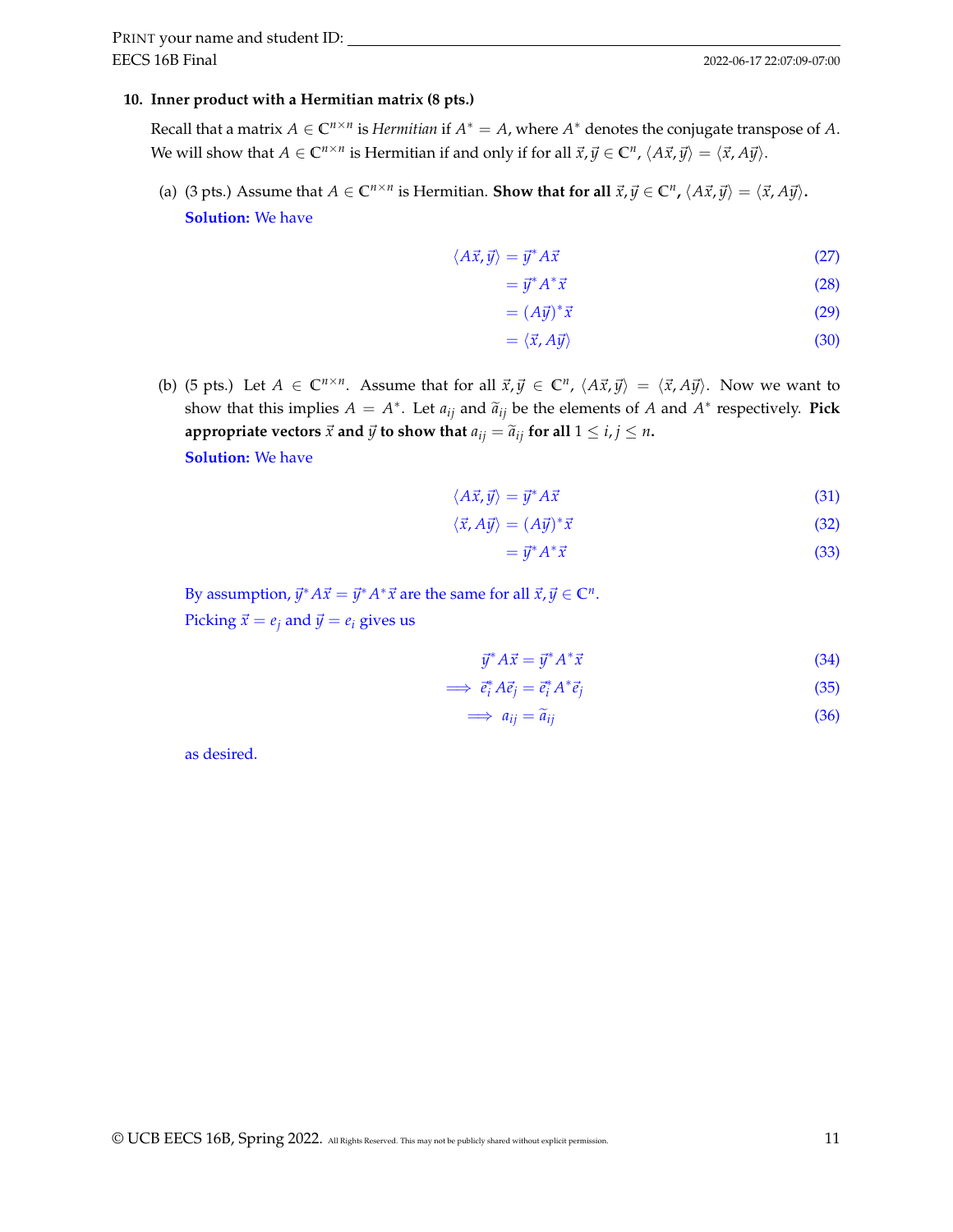### **11. Adaptive cruise control (20 pts.)**

Consider a vehicle traveling with speed  $v(t) > 0$  in a road lane behind a "lead" vehicle traveling with constant speed *vL*. Denote the distance to the lead vehicle by *h*(*t*) and the torque input to the follower vehicle with  $u(t)$ , as shown in Fig. [2:](#page-11-0)

<span id="page-11-0"></span>

**Figure 2:** Vehicles for adaptive cruise control.

Then a simplified model for  $h(t)$  and  $v(t)$  is

$$
\frac{\mathrm{d}}{\mathrm{d}t}h(t) = v_L - v(t) \tag{37}
$$

$$
\frac{\mathrm{d}}{\mathrm{d}t}v(t) = a - bv(t)^2 + cu(t) \tag{38}
$$

where *a*, *b*, *c* are the appropriate coefficients with  $b > 0$  and  $c > 0$ . We wish to maintain a given relative distance,  $h^* > 0$ , between the vehicles.

## (a) (3 pts.) Find the values of  $v^*$  and  $u^*$  that form a valid operating point.

**Solution:** If  $v_*, u_*$  is an operating point, then they satisfy

$$
0 = v_L - v_* \tag{39}
$$

$$
0 = a - bv_*^2 + cu_* \tag{40}
$$

From the first equation here, we get that  $v_* = v_L$ . From the second equation, we get

$$
cu_* = -a + bv_*^2 \tag{41}
$$

$$
u_* = -\frac{a}{c} + \frac{b}{c}v_*^2
$$
 (42)

$$
=-\frac{a}{c}+\frac{b}{c}v_L^2\tag{43}
$$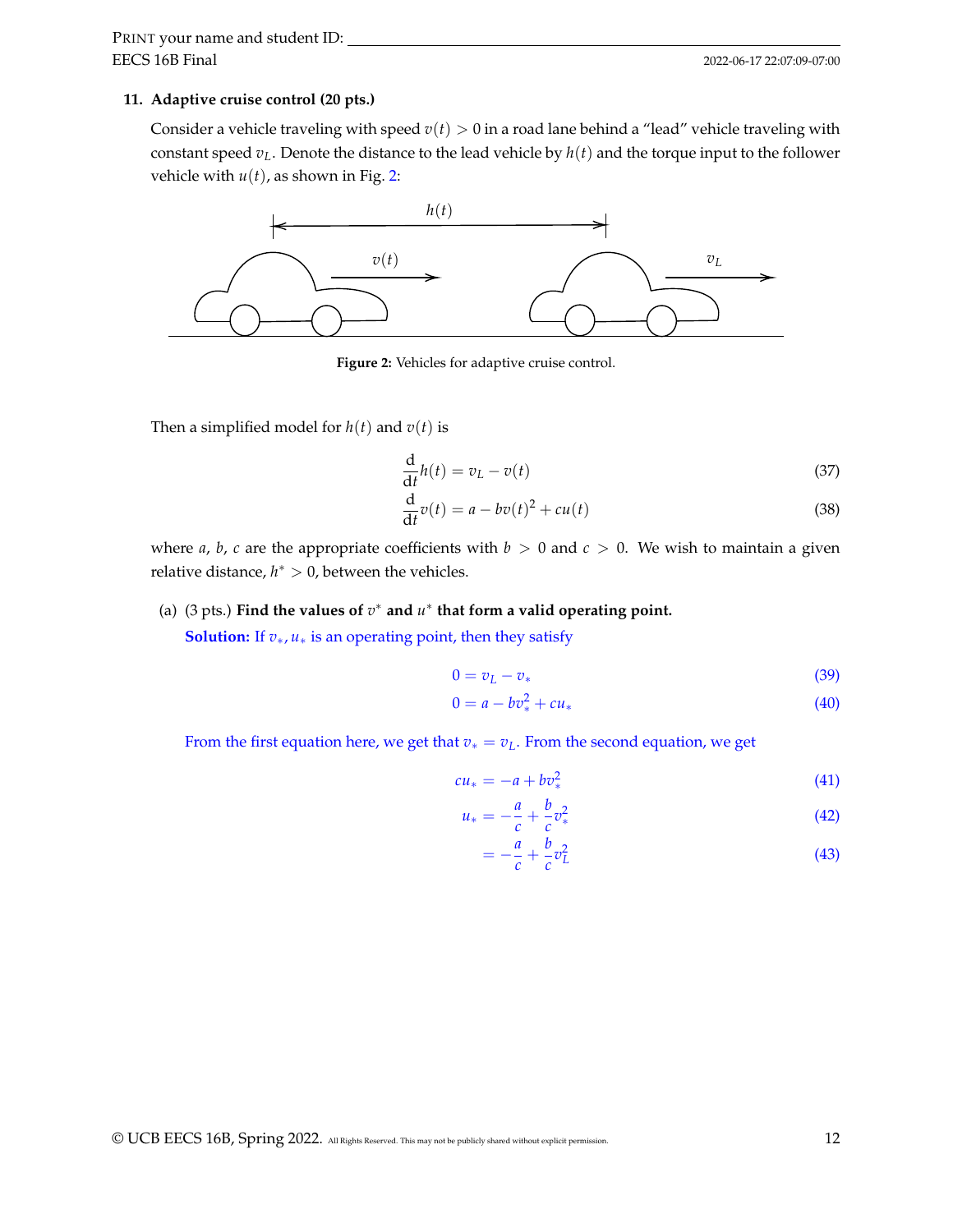(b) (5 pts.) The linearization of the system about  $(v^*, u^*)$  takes the following form:

$$
\frac{\mathrm{d}}{\mathrm{d}t} \begin{bmatrix} \delta h(t) \\ \delta v(t) \end{bmatrix} = \begin{bmatrix} a_{11} & a_{12} \\ a_{21} & a_{22} \end{bmatrix} \begin{bmatrix} \delta h(t) \\ \delta v(t) \end{bmatrix} + \begin{bmatrix} b_1 \\ b_2 \end{bmatrix} \delta u(t) \tag{44}
$$

where  $\delta h(t) := h(t) - h^*$ ,  $\delta v(t) := v(t) - v^*$ , and  $\delta u(t) := u(t) - u^*$ . Find the values of  $a_{11}$ ,  $a_{12}$ , *a*21**,** *a*22**,** *b*1**, and** *b*2**.**

For reference, the system is

$$
\frac{d}{dt}h(t) = v_L - v(t)
$$
  

$$
\frac{d}{dt}v(t) = a - bv(t)^2 + cu(t)
$$

**Solution:** Let  $f_1 := v_L - v(t)$  and  $f_2 := a - bv(t)^2 + cu(t)$ , so we can write  $f :=$  $\int f_1$ *f*2 1 . Let  $\vec{x} :=$  $\lceil h \rceil$ *v* 1 . Then

$$
J_{\vec{x}}f = \begin{bmatrix} 0 & -1 \\ 0 & -2bv \end{bmatrix} \tag{45}
$$

$$
J_{\mu}f = \begin{bmatrix} 0\\c \end{bmatrix} \tag{46}
$$

so

$$
J_x f(\vec{x}_*, u_*) = \begin{bmatrix} 0 & -1 \\ 0 & -2bv_* \end{bmatrix}
$$
 (47)

$$
J_{u}f(\vec{x}_{*},u_{*}) = \begin{bmatrix} 0\\c \end{bmatrix}.
$$
 (48)

Then

$$
\frac{d}{dt}\begin{bmatrix} \delta h(t) \\ \delta v(t) \end{bmatrix} = J_{\vec{x}}\vec{f}(\vec{x}_*, u_*) \begin{bmatrix} \delta h(t) \\ \delta v(t) \end{bmatrix} + J_u\vec{f}(\vec{x}_*, u_*) \delta u(t) \tag{49}
$$

$$
= \begin{bmatrix} 0 & -1 \\ 0 & -2bv^* \end{bmatrix} \begin{bmatrix} \delta h(t) \\ \delta v(t) \end{bmatrix} + \begin{bmatrix} 0 \\ c \end{bmatrix} \delta u(t) \tag{50}
$$

so

$$
a_{11} = 0
$$
  
\n
$$
a_{12} = -1
$$
  
\n
$$
a_{21} = 0
$$
  
\n
$$
a_{22} = -2bv^*
$$
  
\n
$$
b_1 = 0
$$
  
\n
$$
b_2 = c
$$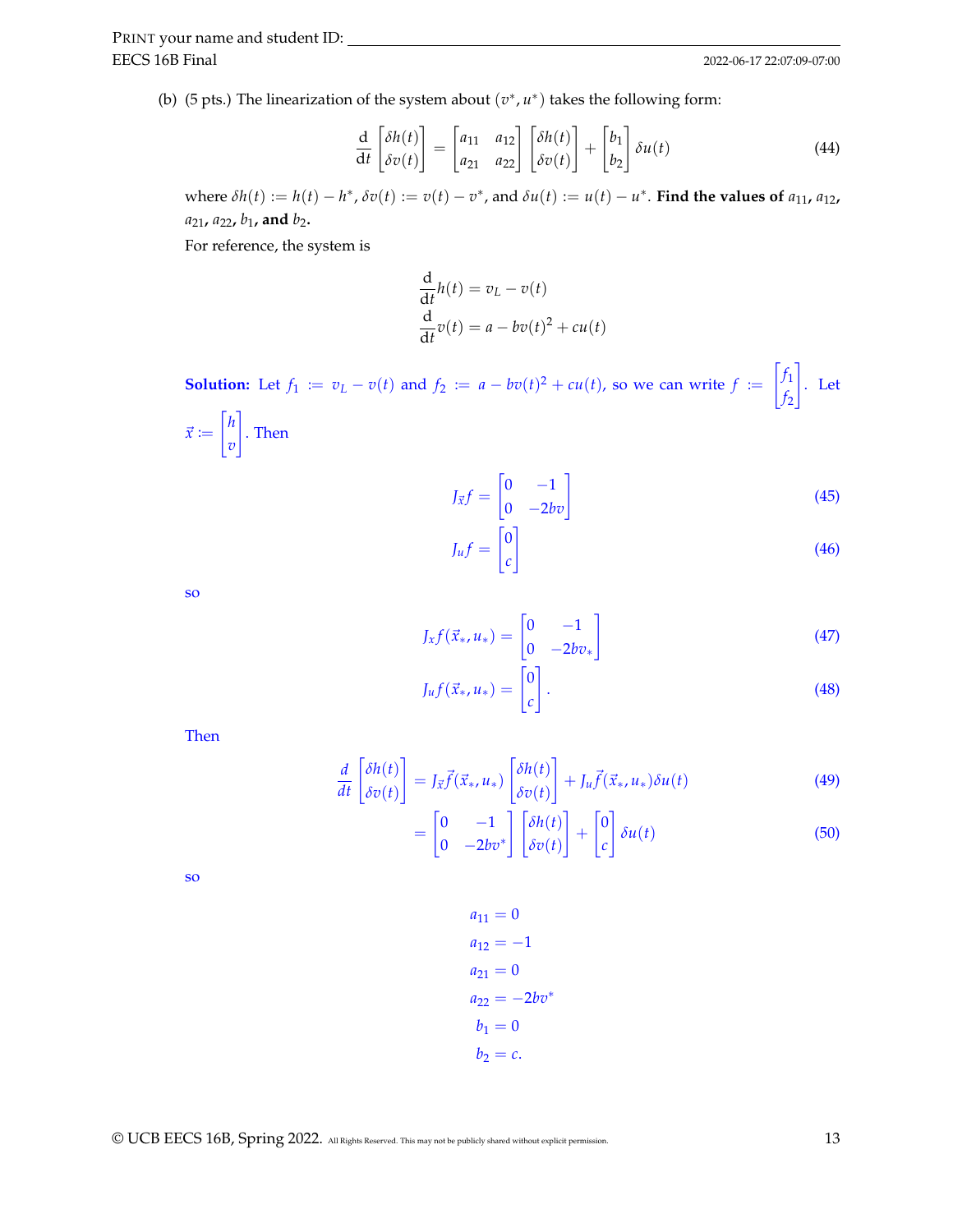(c) (12 pts.) Suppose that for some values of *a*, *b*, *c*, and *vL*, the linearization about some operating point  $(v^*, u^*)$  is

$$
\frac{d}{dt} \begin{bmatrix} \delta h(t) \\ \delta v(t) \end{bmatrix} = \begin{bmatrix} 0 & -1 \\ 0 & -4 \end{bmatrix} \begin{bmatrix} \delta h(t) \\ \delta v(t) \end{bmatrix} + \begin{bmatrix} 0 \\ 1 \end{bmatrix} \delta u(t) \tag{51}
$$

Suppose we apply the feedback law

$$
u(t) = u^* + k_1(h(t) - h^*) + k_2(v(t) - v^*),
$$
\n(52)

which means

$$
\delta u(t) = k_1 \, \delta h(t) + k_2 \, \delta v(t) \tag{53}
$$

What are the ranges of the feedback gains  $k_1$  and  $k_2$  that *asymptotically stabilize* this lin**earized model?**

**Solution:** Applying the feedback law, our system becomes

$$
\frac{d}{dt} \begin{bmatrix} \delta h(t) \\ \delta v(t) \end{bmatrix} = \begin{bmatrix} 0 & -1 \\ 0 & -4 \end{bmatrix} \begin{bmatrix} \delta h(t) \\ \delta v(t) \end{bmatrix} + \begin{bmatrix} 0 \\ 1 \end{bmatrix} \delta u(t) \tag{54}
$$

$$
= \begin{bmatrix} 0 & -1 \\ 0 & -4 \end{bmatrix} \begin{bmatrix} \delta h(t) \\ \delta v(t) \end{bmatrix} + \begin{bmatrix} 0 \\ 1 \end{bmatrix} \begin{bmatrix} k_1 & k_2 \end{bmatrix} \begin{bmatrix} \delta h(t) \\ \delta v(t) \end{bmatrix}
$$
(55)

$$
= \begin{bmatrix} 0 & -1 \\ k_1 & -4 + k_2 \end{bmatrix} \begin{bmatrix} \delta h(t) \\ \delta v(t) \end{bmatrix}
$$
 (56)

Let  $A \coloneqq$  $\begin{bmatrix} 0 & -1 \end{bmatrix}$  $k_1$  −4 +  $k_2$ 1 . From the lectures, we know that this  $2 \times 2$  system is stable if and only if  $\det(A) > 0$  and  $\text{Tr}(A) < 0$ . This corresponds to

$$
\det(A) = k_1 > 0 \tag{57}
$$

$$
\operatorname{Tr}(A) = -4 + k_2 < 0 \implies k_2 < 4 \tag{58}
$$

Alternatively, we can calculate the eigenvalues of the matrix to obtain this result. Let  $\alpha_1 := k_1$ and  $\alpha_2 := -4 + k_2$  so

$$
A = \begin{bmatrix} 0 & -1 \\ \alpha_1 & \alpha_2 \end{bmatrix} \tag{59}
$$

Then the eigenvalues of *A* are given by

$$
\lambda_1 = \frac{\alpha_2 - \sqrt{\alpha_2^2 - 4\alpha_1}}{2} \tag{60}
$$

$$
\lambda_2 = \frac{\alpha_2 + \sqrt{\alpha_2^2 - 4\alpha_1}}{2} \tag{61}
$$

If *α*<sub>1</sub> ≤ 0 then *α*<sub>2</sub> +  $\sqrt{α_2^2 - 4α_1} ≥ α_2 + \sqrt{α_2^2} = α_2 + |α_2| ≥ 0$ , so  $λ_2 > 0$ . If  $\alpha_2 \geq 0$ , we consider when  $\alpha_2^2 - 4\alpha_1 < 0$  and when  $\alpha_2^2 - 4\alpha_1 \geq 0$ . If  $\alpha_2^2 - 4\alpha_1 < 0$  then  $\sqrt{\alpha_2^2 - 4\alpha_1}$  is imaginary and Re( $λ_1$ ) = Re( $λ_2$ ) =  $\frac{α_2}{2}$  ≥ 0. If  $α_2^2 - 4α_1$  ≥ 0 then  $\sqrt{\alpha_2^2 - 4α_1}$  > 0 and  $\lambda_2 \geq \frac{\alpha_2}{2} \geq 0$ .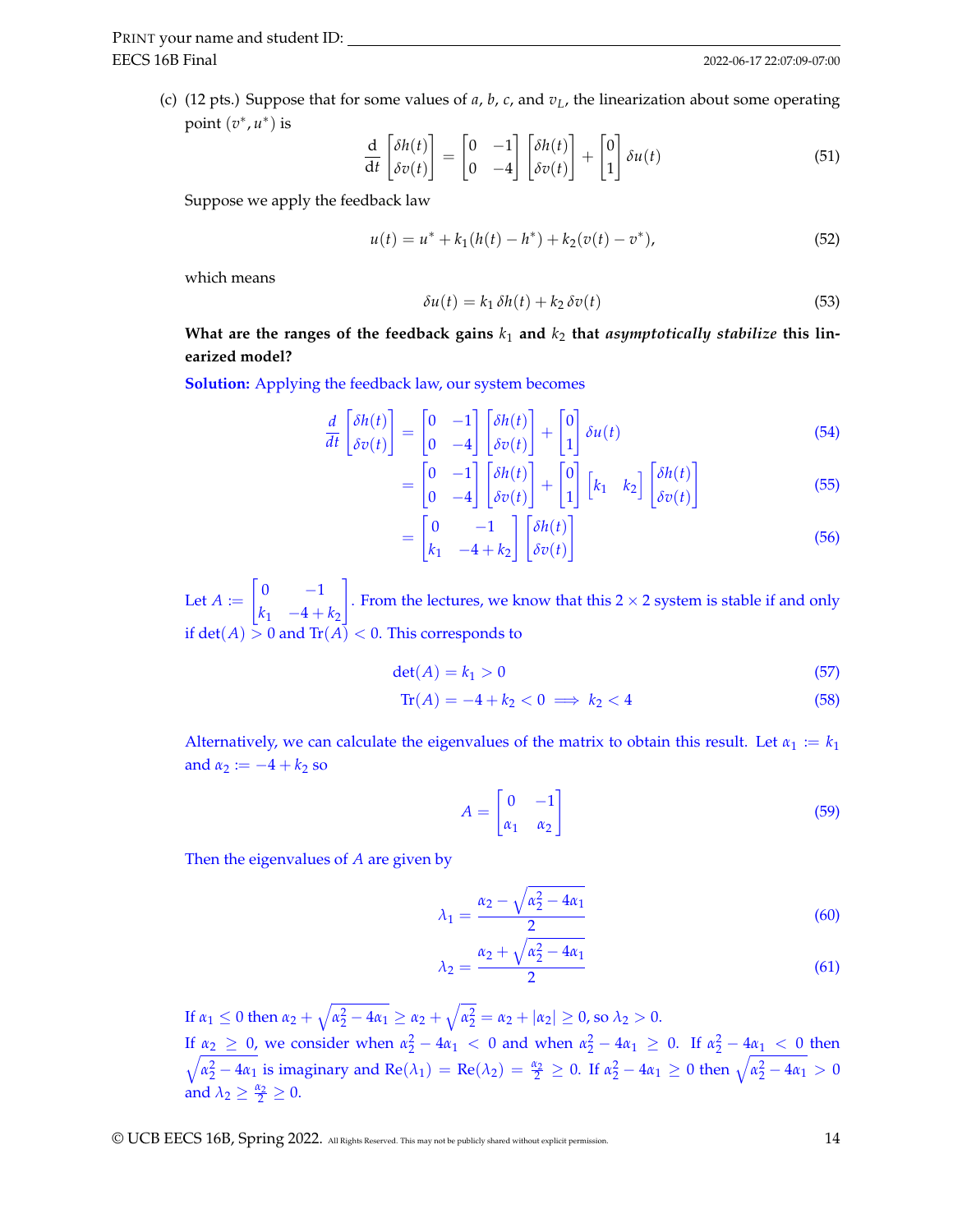If  $\alpha_1 > 0$  and  $\alpha_2 < 0$ , we consider when  $\alpha_2^2 - 4\alpha_1 < 0$  and when  $\alpha_2^2 - 4\alpha_1 \ge 0$ . If  $\alpha_2^2 - 4\alpha_1 < 0$  then  $\sqrt{\alpha_2^2-4\alpha_1}$  is imaginary and  $\text{Re}(\lambda_1)=\text{Re}(\lambda_2)=\frac{\alpha_2}{2}< 0$ . If  $\alpha_2^2-4\alpha_1\geq 0$  then  $0\leq \alpha_2^2-4\alpha_1<|\alpha_2|.$ Then

$$
\lambda_1 = \frac{\alpha_2 - \sqrt{\alpha_2^2 - 4\alpha_1}}{2} \le \frac{\alpha_2}{2} < 0 \tag{62}
$$

$$
\lambda_2 = \frac{\alpha_2 + \sqrt{\alpha_2^2 - 4\alpha_1}}{2} < \frac{\alpha_2 + |\alpha_2|}{2} \le 0 \tag{63}
$$

Thus we require  $\alpha_1 > 0$  and  $\alpha_2 < 0$  for the system to be stable. This corresponds to

$$
\alpha_1 = k_1 > 0 \tag{64}
$$

$$
\alpha_2 = -4 + k_2 < 0 \implies k_2 < 4 \tag{65}
$$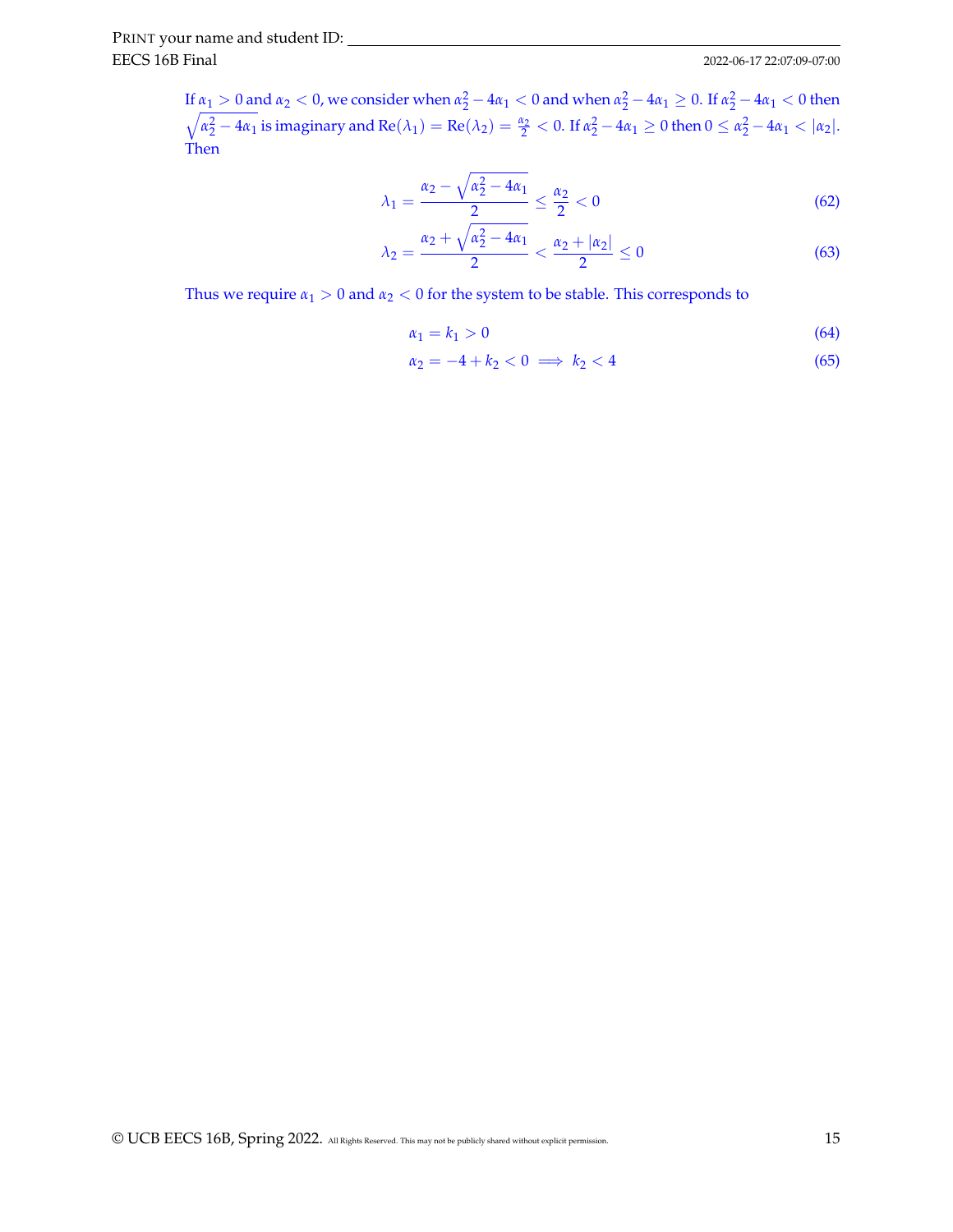#### **12. Minimum-norm input to an RC circuit (20 pts.)**

<span id="page-15-0"></span>Consider the following circuit in Fig. [3](#page-15-0) used to turn on a light-emitting diode (LED):



**Figure 3:** Circuit to turn on LED.

The LED turns on when the NMOS gate voltage  $v<sub>C</sub>(t)$  sufficiently exceeds its threshold voltage. For this problem, let's say we require  $v<sub>C</sub>(t) \ge 0.5$  V for both the NMOS and the LED to turn on.

The voltage source can generate any continuous-time function  $v_{\text{in}}(t)$  you desire. The resistor *R* models the wire resistance, and the capacitor *C* models the NMOS gate capacitance.

Assume  $v_{\text{in}}(t) = 0$  for  $t < 0$  and  $v_{\text{C}}(t) = 0$  for  $t < 0$ . Your goal is to turn on the LED while minimizing the norm (energy) of the source voltage  $v_{\text{in}}(t)$ .

(a) (3 pts.) Use KCL to find the continuous-time differential equation for  $v_C(t)$  with an arbitrary **input voltage** *v*in(*t*)**. Write your answer in the form**

$$
\frac{\mathrm{d}}{\mathrm{d}t}v_{\mathrm{C}}(t) = Av_{\mathrm{C}}(t) + Bv_{\mathrm{in}}(t)
$$
\n(66)

**and solve for the coefficients** *A* **and** *B*.

**Solution:** With the labeled branch currents on the diagram:

$$
i_{\rm R} = \frac{v_{\rm in}(t) - v_{\rm C}(t)}{R} \tag{67}
$$

$$
i_{\rm C} = C \frac{\mathrm{d}}{\mathrm{d}t} v_{\rm C}(t) \tag{68}
$$

By KCL, we have:

$$
i_{\mathbf{R}} = i_{\mathbf{C}}
$$
  
\n
$$
\implies \frac{v_{\text{in}}(t) - v_{\mathbf{C}}(t)}{R} = C \frac{d}{dt} v_{\mathbf{C}}(t)
$$
  
\n
$$
\implies \frac{d}{dt} v_{\mathbf{C}}(t) = -\frac{1}{RC} v_{\mathbf{C}}(t) + \frac{1}{RC} v_{\text{in}}(t)
$$

and therefore:

$$
A = -\frac{1}{RC} \tag{69}
$$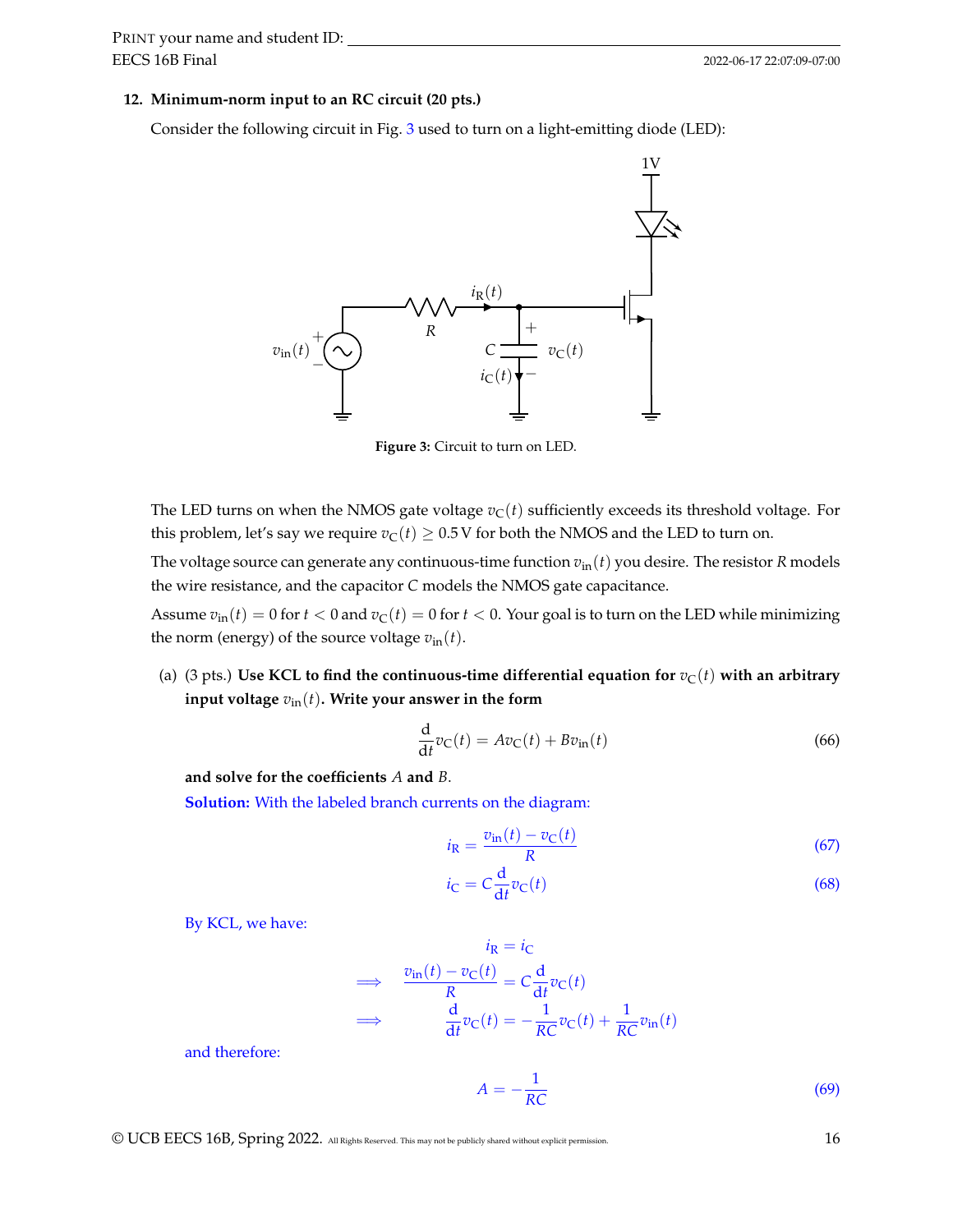EECS 16B Final PRINT your name and student ID:

2022-06-17 22:07:09-07:00

$$
=\frac{1}{RC}
$$
 (70)

*B* =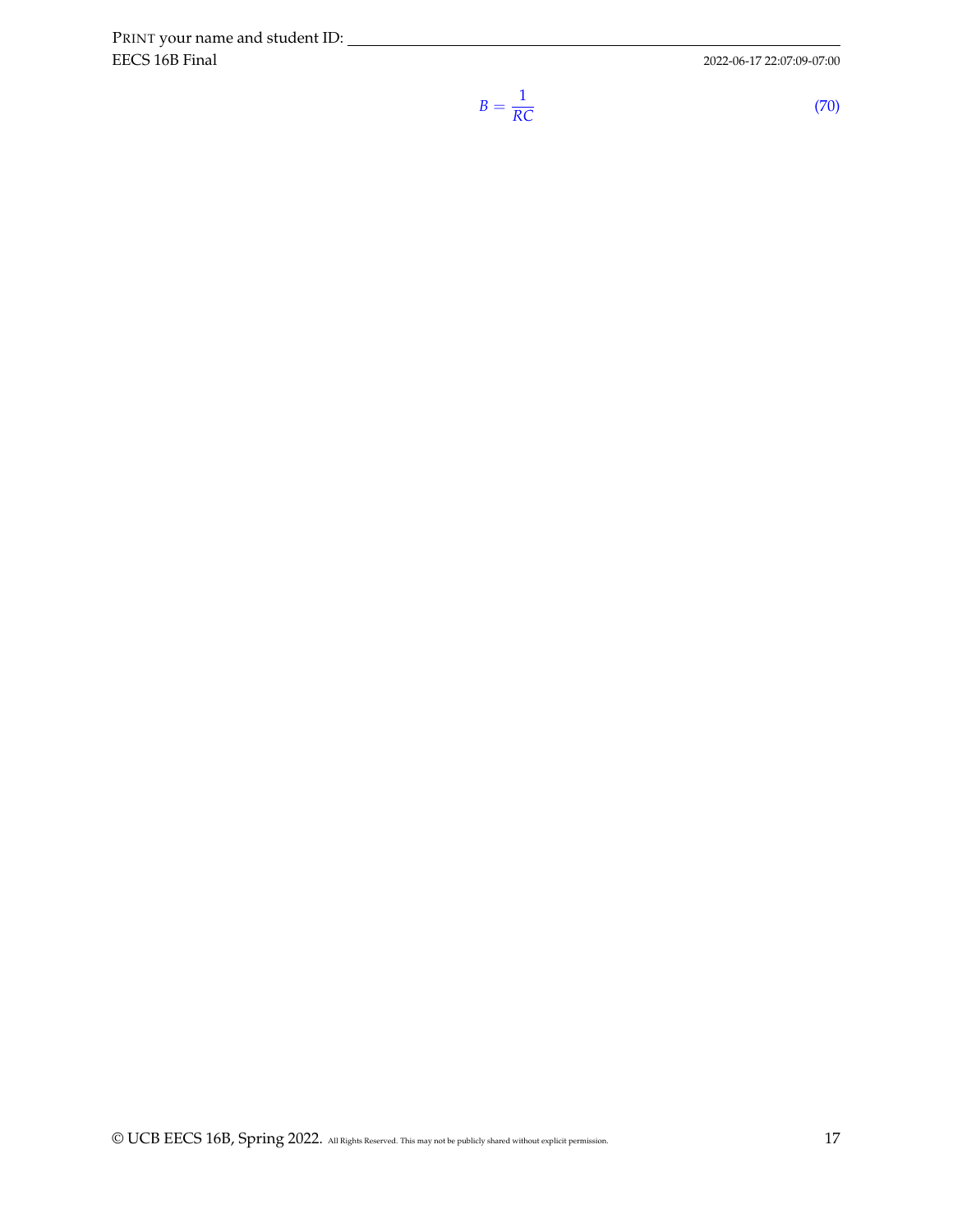(b) (5 pts.) Regardless of your previous result, define  $x(t) := v_C(t)$  and  $u(t) := v_{in}(t)$  and assume the continuous-time differential equation is of the form:

$$
\frac{d}{dt}x(t) = \lambda x(t) - \lambda u(t) \qquad (\lambda < 0)
$$
\n(71)

We can discretize this equation assuming a zero-order hold and a uniform sampling period ∆. That is, assuming the discrete forms of  $x(t)$  and  $u(t)$  are  $x_d[i]$  and  $u_d[i]$  respectively, where

$$
x_d[i] = x(i\Delta) \qquad \text{for } i = 0, 1, 2, ... \tag{72}
$$

$$
u(t) = u_d[i] \quad \text{for } t \in [i\Delta, (i+1)\Delta)
$$
 (73)

we can write the discrete-time difference equation as

$$
x_d[i+1] = A_d x_d[i] + B_d u_d[i] \tag{74}
$$

**Solve for**  $A_d$  **and**  $B_d$  **in terms of**  $\lambda$  **and**  $\Delta$ . Assume that  $x_d[0] = 0$ .

**Solution:** Recall from Lecture 11 notes, if our continuous-time system is of the form:

$$
\frac{\mathrm{d}}{\mathrm{d}t}x(t) = \underbrace{\lambda}_{A_c=\lambda}x(t) + \underbrace{b}_{B_c=b}u(t) \tag{75}
$$

then this can be discretized as:

$$
x_d[i+1] = A_d x_d[i] + B_d u_d[i] \tag{76}
$$

where

$$
A_d = e^{\lambda \Delta}, \tag{77}
$$

$$
B_d = \begin{cases} b \frac{e^{\lambda \Delta} - 1}{\lambda}, & \lambda \neq 0 \\ b\Delta, & \lambda = 0 \end{cases}
$$
 (78)

Therefore, we can map our problem:

$$
\frac{d}{dx}(t) = \lambda_{a} x(t) + \sum_{B_c=b=-\lambda} (1+t)
$$
\n
$$
\implies x_d[i+1] = e^{\lambda \Delta} x_d[i] + b \left( \frac{e^{\lambda \Delta} - 1}{\lambda} \right) u_d[i]
$$
\n
$$
\implies x_d[i+1] = e^{\lambda \Delta} x_d[i] + (-\lambda) \left( \frac{e^{\lambda \Delta} - 1}{\lambda} \right) u_d[i]
$$
\n
$$
\implies x_d[i+1] = e^{\lambda \Delta} x_d[i] + (1 - e^{\lambda \Delta}) u_d[i]
$$

and therefore by inspection:

$$
A_d = e^{\lambda \Delta} \tag{79}
$$

$$
B_d = 1 - e^{\lambda \Delta} \tag{80}
$$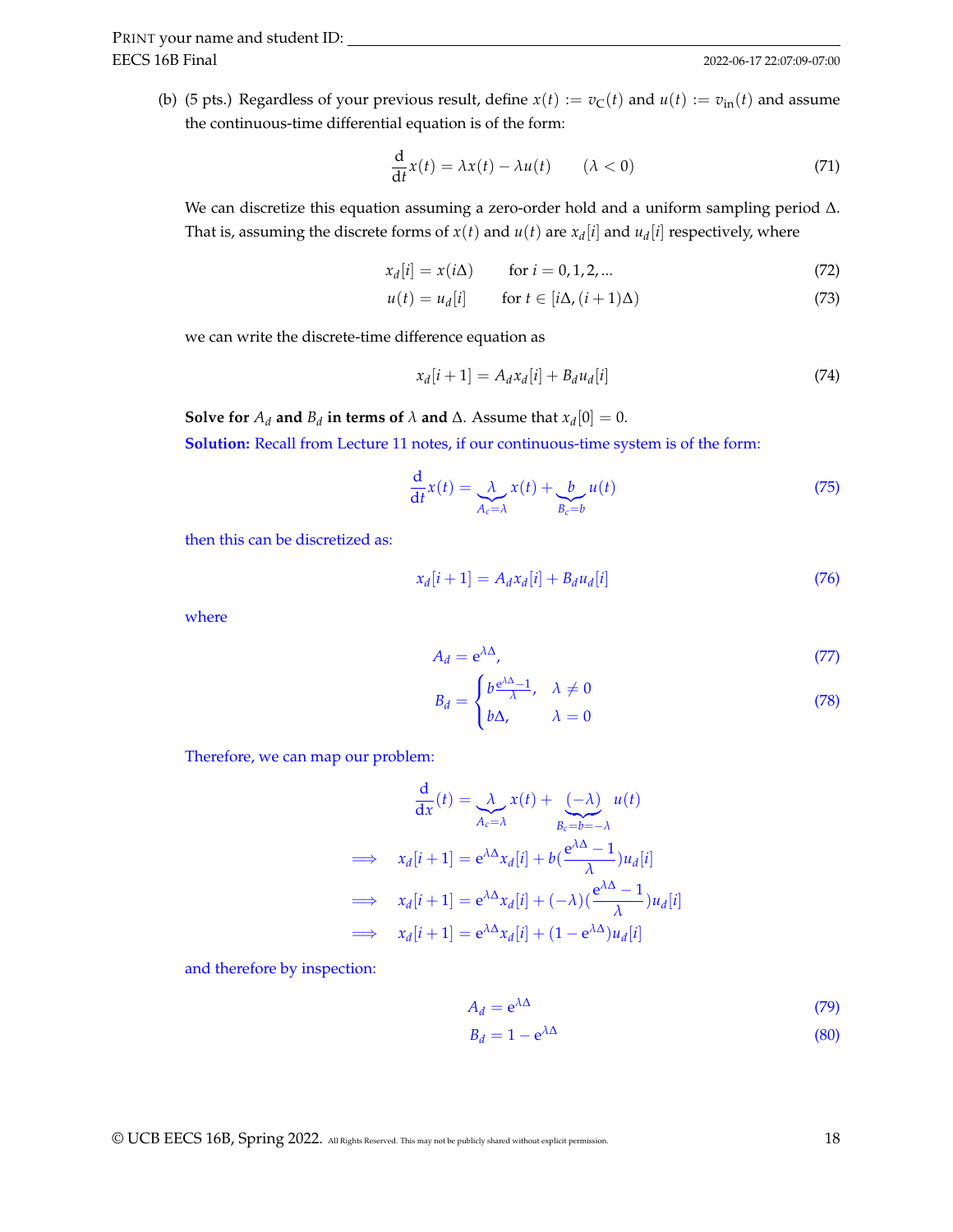(c) (10 pts.) Regardless of your previous result, assume that for the rest of this problem our discretetime difference equation is:

$$
x_d[i+1] = A_d x_d[i] + B_d u_d[i] \tag{81}
$$

with

$$
A_d = e^{-0.1} \qquad \text{and} \qquad B_d = 0.1 \tag{82}
$$

Let us define our target voltage as  $X^* := 0.5$  V. We would like  $x_d[i]$  to reach  $X^*$  such that our LED turns on in  $\ell$  discrete-time steps using an input sequence  $u_d[0]$ ,  $u_d[1]$ , . . . ,  $u_d[\ell-1]$ . We can model this as a control problem with a  $1\times \ell$  controllability matrix at timestep  $\ell$  as:

$$
C_{\ell} = \begin{bmatrix} A_d^{(\ell-1)} B_d & \cdots & A_d B_d & B_d \end{bmatrix}
$$
 (83)

such that

$$
X^* = \begin{bmatrix} A_d^{(\ell-1)} B_d & \cdots & A_d B_d & B_d \end{bmatrix} \begin{bmatrix} u_d[0] \\ \vdots \\ u_d[\ell-2] \\ u_d[\ell-1] \end{bmatrix} \tag{84}
$$

Find the minimum-norm sequence for the input  $u_d$ , i.e. find  $u_d[i]$  such that  $||\vec{u}_d||^2 = \sum_{i=0}^{\ell-1} |u_d[i]|^2$ **is minimized.**

To simplify your arithmetic, use:

$$
C_{\ell} C_{\ell}^{\top} = \frac{1}{20} (1 - e^{-0.2\ell})
$$
\n(85)

**Solution:** If we consider the input sequence as a vector  $\vec{u}_d[\ell] = \begin{bmatrix} u_d[i] \end{bmatrix}^\top$  $\mu_{i=0... \ell-1}$ , then the minimumnorm input sequence is the solution to:

$$
\begin{bmatrix} u_d[0] \\ \vdots \\ u_d[\ell-2] \\ u_d[\ell-1] \end{bmatrix} = C_{\ell}^{\dagger} X^{\dagger}
$$
 (86)

where  $C^{\dagger}_{\ell}$  is the pseudo-inverse of the controllability matrix  $C_{\ell}$ , i.e.  $C^{\dagger}_{\ell} = C^{\top}_{\ell} (C_{\ell} C^{\top}_{\ell})^{-1}$ . Therefore:

$$
\begin{bmatrix} u_d[0] \\ \vdots \\ u_d[\ell-2] \\ u_d[\ell-1] \end{bmatrix} = C_{\ell}^{\top} (C_{\ell} C_{\ell}^{\top})^{-1} X^{\star}
$$
 (87)

We are given  $C_{\ell} C_{\ell}^{\top} = \frac{1}{20} (1 - e^{-0.2\ell})$ , therefore  $(C_{\ell} C_{\ell}^{\top})^{-1} = \frac{20}{1 - e^{-0.2\ell}}$ . We can then solve for our input sequence vector:

$$
\begin{bmatrix} u_d[0] \\ \vdots \\ u_d[\ell-2] \\ u_d[\ell-1] \end{bmatrix} = C_{\ell}^{\dagger} X^{\star}
$$
 (88)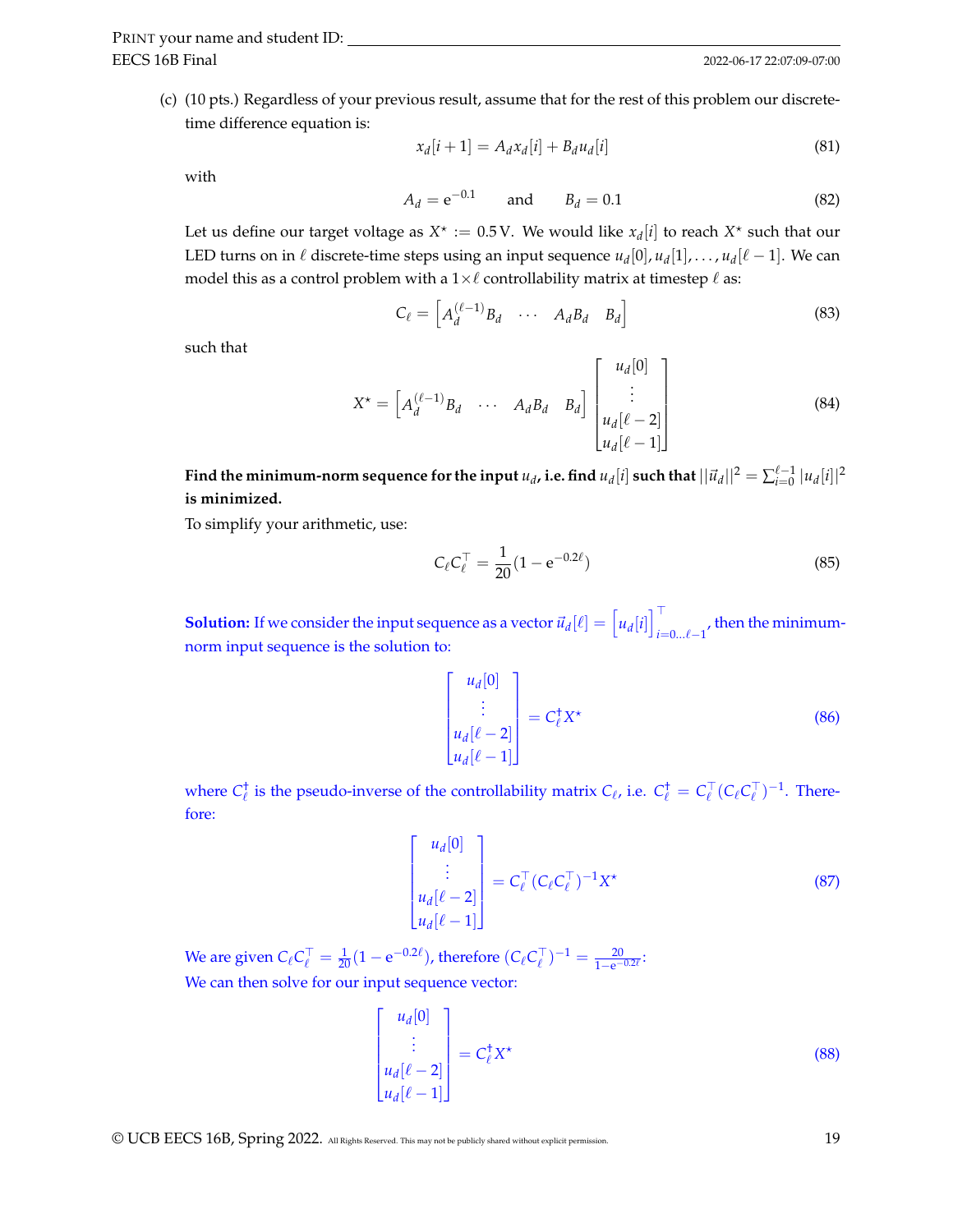EECS 16B Final PRINT your name and student ID:

2022-06-17 22:07:09-07:00

$$
=C_{\ell}^{\top} (C_{\ell} C_{\ell}^{\top})^{-1} X^{\star}
$$
\n(89)

$$
= \begin{bmatrix} c_{\ell-1} \\ \vdots \\ c_1 \\ c_0 \end{bmatrix} \left( \frac{20}{1 - e^{-0.2\ell}} \right) (0.5) \tag{90}
$$

$$
= \frac{10}{1 - e^{-0.2\ell}} \begin{bmatrix} 0.1e^{-0.1(\ell - 1)} \\ \vdots \\ 0.1e^{-0.1} \\ 0.1 \end{bmatrix}
$$
(91)

$$
=\frac{1}{1-e^{-0.2\ell}}\begin{bmatrix}e^{-0.1(\ell-1)}\\ \vdots\\ e^{-0.1}\\ 1\end{bmatrix}
$$
(92)

By pattern matching, we can solve for  $u_d[i]$  for any arbitrary discrete-time index *i*, as desired:

$$
u_d[i] = \frac{1}{1 - e^{-0.2\ell}} e^{-0.1(\ell - 1 - i)}
$$
\n(93)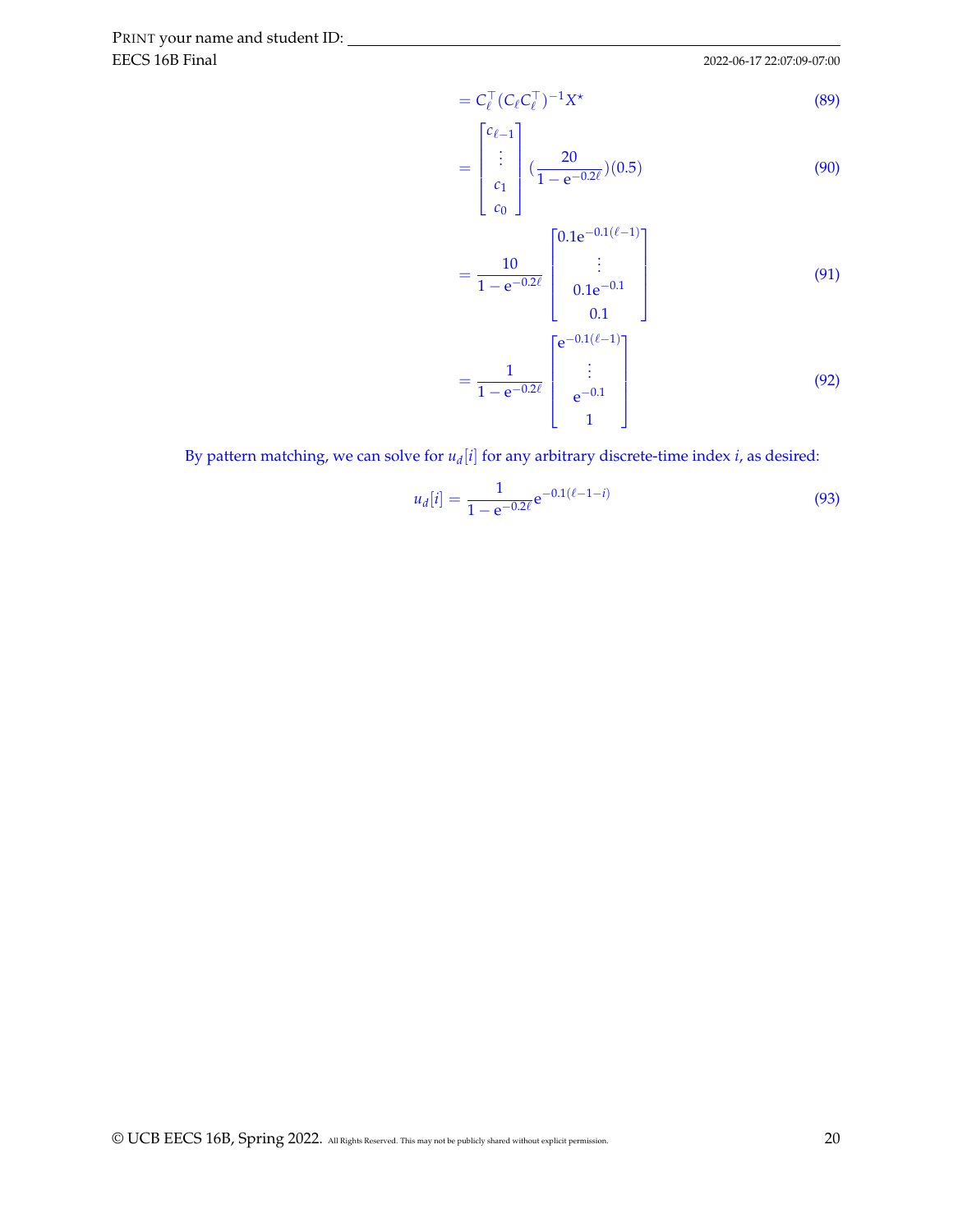(d) (2 pts.) Assume we want our LED to turn on at target time  $t = T^*$ . Beyond that time, the status of the LED is irrelevant, so we turn off our source  $u(t)$  for  $t > T^*$ .

In the table below, select the closest continuous-time input source voltage  $u(t)$  which corre**sponds to the minimum-norm solution.** Assume the axes in the plots are all to the same scale. *You will only be graded on your final answer.*



**Solution:** From the discrete-time solution we found earlier:

$$
u_d[i] = \frac{1}{1 - e^{-0.2\ell}} e^{-0.1(\ell - 1 - i)}
$$
\n(94)

$$
=\frac{1}{1-e^{-0.2\ell}}e^{-0.1(\ell-1)}e^{0.1i}
$$
\n(95)

we observe qualitatively that this has a positive exponential dependence on the discrete-time index *i*. We would expect this dependence to map directly to the continuous-time variable *t*. Therefore, the continuous-time solution should have a positive exponential dependence as well. Intuitively, the natural decay in the circuit means the earlier input voltages have a less significant impact on our present output voltage, so we can "de-emphasize" the earlier portion and concentrate our input later in time. Therefore, **Plot II** is the correct answer.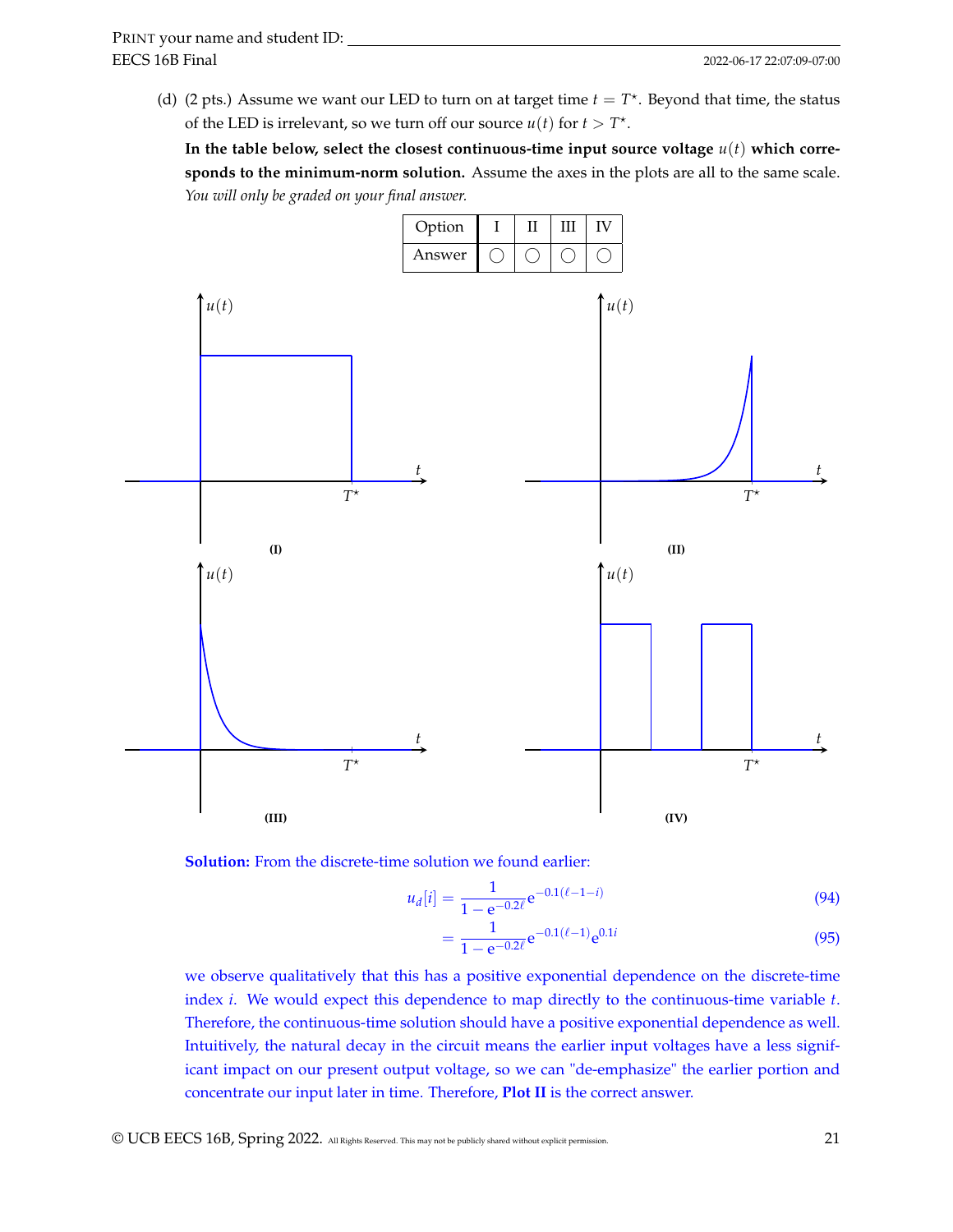| Option |  |  |
|--------|--|--|
| Answer |  |  |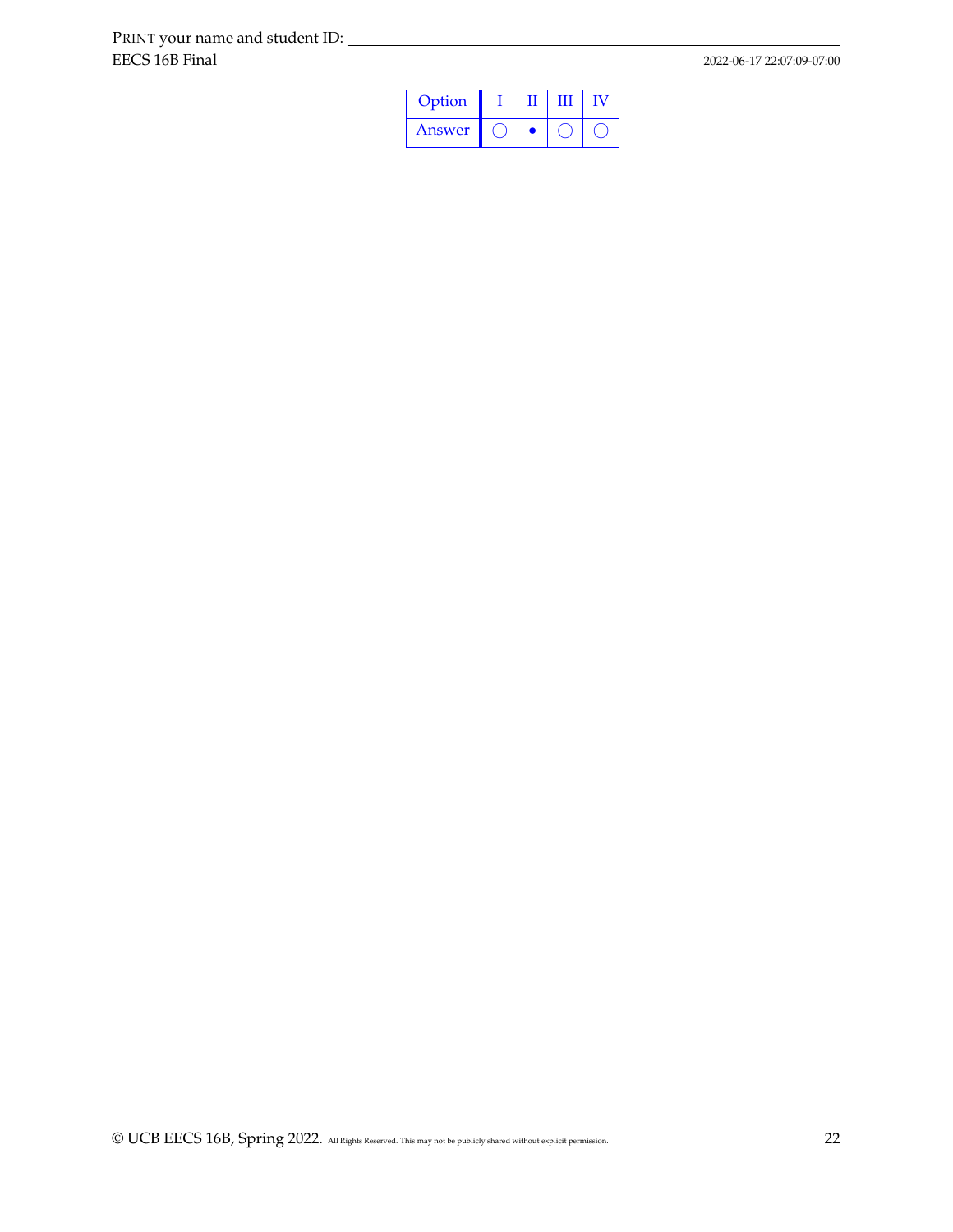#### **13. Polyphase electricity (20 pts.)**

Large electric grids such as PG&E generate and distribute not 1 but 3 AC voltages offset by certain phases. This helps efficiently deliver constant power to power-hungry motors in machines of large buildings, such as elevators.

To understand why 3-phase power is used, let's first consider a 1-phase system.

We can model an elevator's motor in a 1-phase system as simply a load resistor  $R_M$ . The motor is plugged into a common wall outlet which supplies an AC voltage  $v(t) = V_S \cos(2\pi ft)$  from the generator through the power transmission lines ("hot" and "neutral"), as shown below. Note that ground is defined at the generator, not at the load.



**Figure 5:** 1-phase power.

(a) (1 pts.) What is the current *i*(*t*) flowing through the neutral line as a function of time? Write your answer in terms of  $V_S$ ,  $R_M$ , and  $f$ .

**Solution:**

$$
i(t) = \frac{v(t)}{R_{\rm M}} = \frac{V_{\rm S} \cos(2\pi ft)}{R_{\rm M}} = \frac{V_{\rm S}}{R_{\rm M}} \cos(2\pi ft)
$$
(96)

(b) (2 pts.) Instantaneous electrical power consumed by the motor,  $p_M(t)$ , is defined as:

$$
p_{\mathbf{M}}(t) = v_{\mathbf{M}}(t)i(t) \tag{97}
$$

where  $v_M(t)$  and  $i(t)$  are the voltage and current across the motor (following passive sign convention, as drawn).

The instantaneous power  $p_M(t)$  consumed by the 1-phase motor may be written in the form  $A + B \cos(2\pi C t)$ , where *A*, *B*, and *C* are real numbers. **Find** *A*, *B*, and *C* in terms of *V*<sub>S</sub>, *R*<sub>M</sub>, and *f* **.**

 $(HINT: \cos^2 x = \frac{1}{2}(1 + \cos 2x))$ **Solution:**

$$
p_{\mathbf{M}}(t) = v_{\mathbf{M}}(t)i_{\mathbf{M}}(t) \tag{98}
$$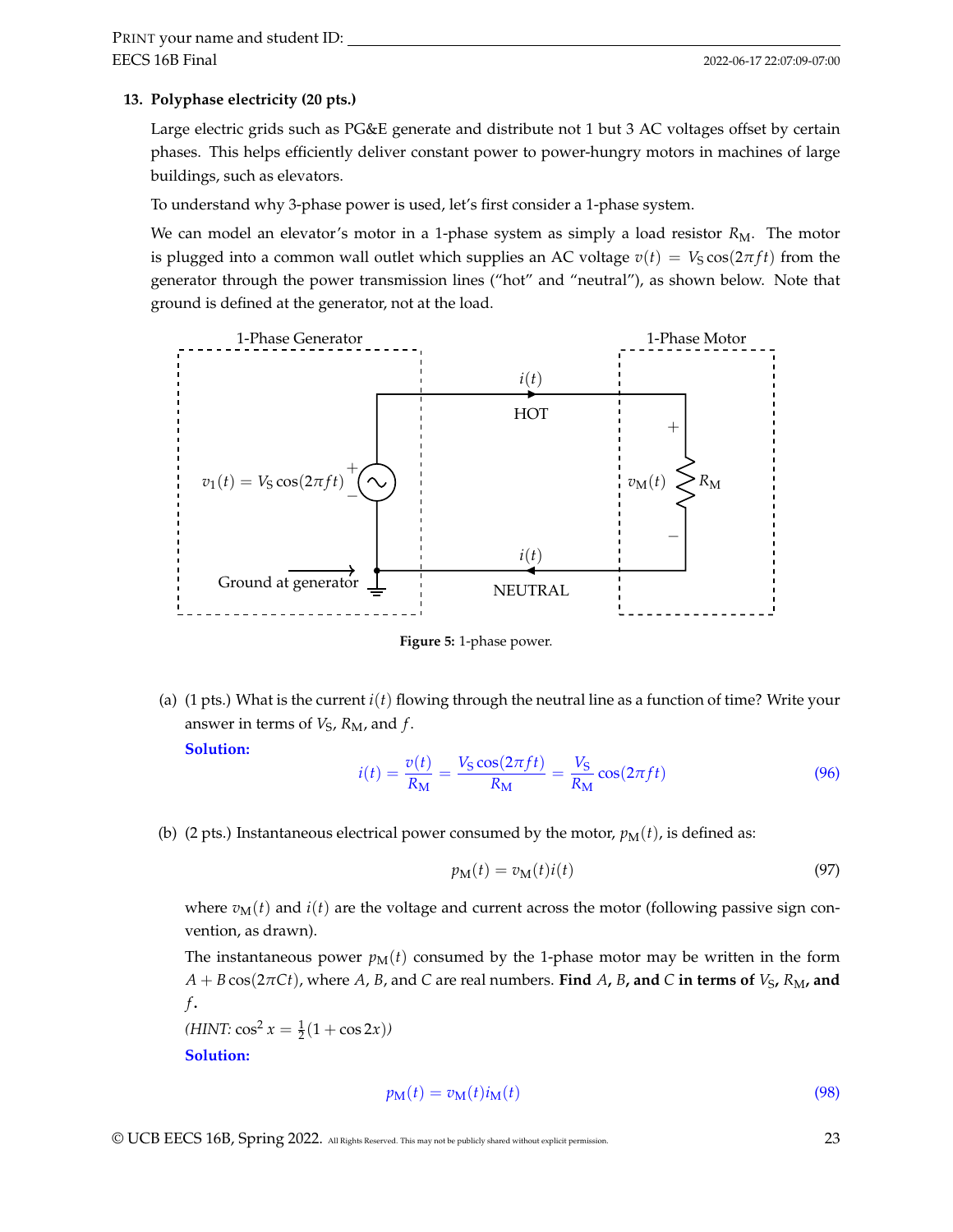$$
=\frac{v_{\rm M}^2(t)}{R_{\rm M}}
$$
\n(99)

$$
=\frac{(V_{\rm S}\cos(2\pi 60t)V)^2}{R_{\rm M}}
$$
(100)

$$
=\frac{V_S^2}{R_\mathrm{M}}\left[\frac{1}{2}(1+\cos(2\pi\times 2ft))\right]
$$
\n(101)

$$
=\frac{V_{\rm S}^2}{2R_{\rm M}}+\frac{V_{\rm S}^2}{2R_{\rm M}}\cos(2\pi\times 2ft)
$$
 (102)

Therefore:

$$
A = \frac{V_S^2}{2R_M} \tag{103}
$$

$$
B = \frac{V_{\rm S}^2}{2R_{\rm M}}
$$
\n<sup>(104)</sup>

$$
C = 2f \tag{105}
$$

#### Note that  $p_M(t)$  varies across time, i.e. it is not constant.

You should have found that a 1-phase system does not deliver constant power to the elevator motor, resulting in an uneven ride. To fix this, Nikola Tesla was awarded a US patent in 1888 proposing multi-phase power. The simplest case, 2-phase power, is shown below. The voltage sources in a 2-phase generator are phase shifted by  $90^{\circ}$ , i.e.

$$
v_1(t) = V_S \cos(2\pi ft) \tag{106}
$$

$$
v_2(t) = V_S \cos(2\pi ft - 90^\circ) = V_S \sin(2\pi ft)
$$
\n(107)



**Figure 6:** 2-phase power.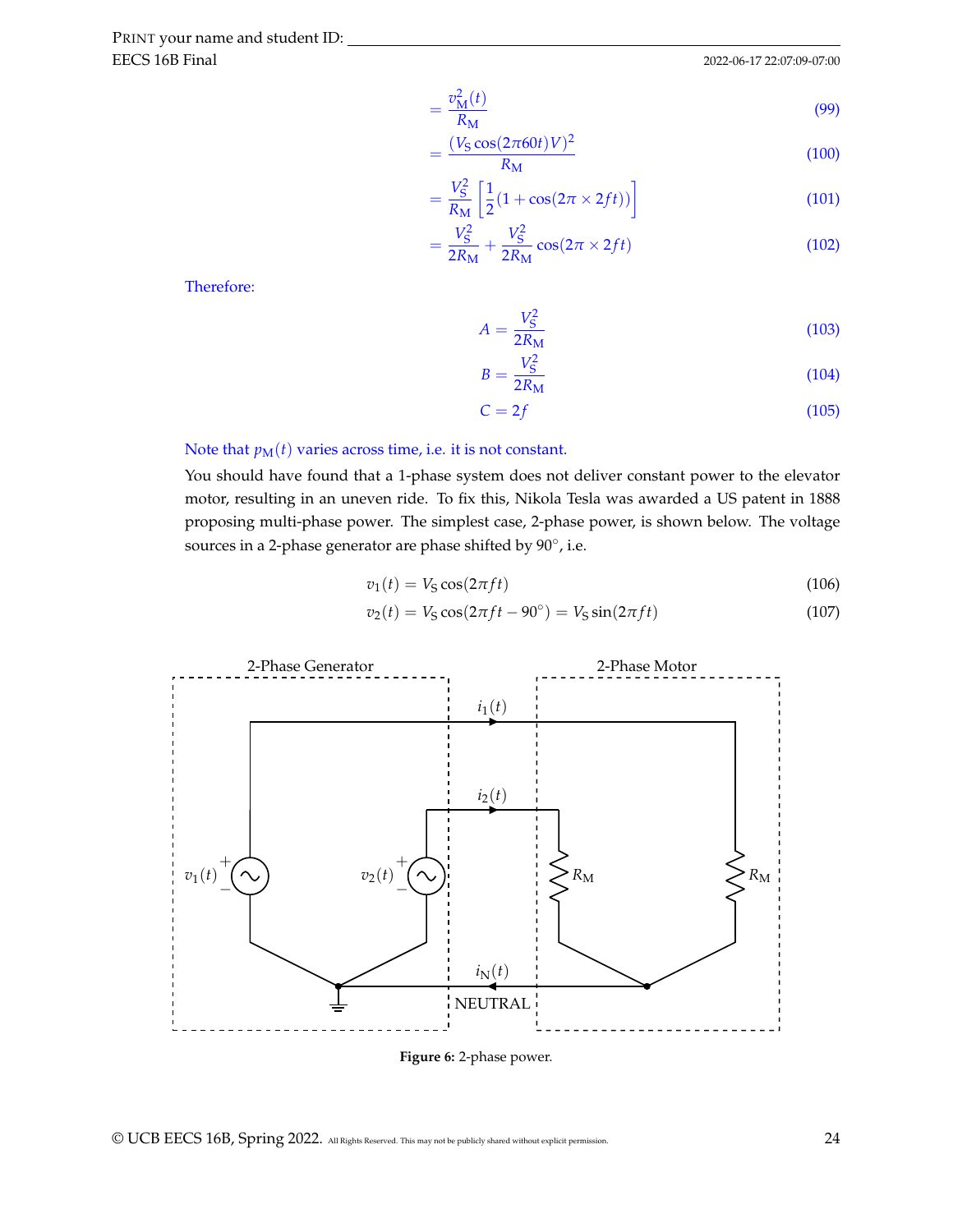(c) (5 pts.) The two-phase motor's instantaneous power is defined as  $p(t) = p_1(t) + p_2(t)$ , where  $p_1(t)$  is the power consumed by branch/phase 1 and  $p_2(t)$  is the power consumed by branch/phase 2.

What is the 2-phase motor's total instantaneous consumed power  $p(t)$  in terms of  $V_S$ ,  $R_M$ , and *f* **?**

*(HINT:*  $\cos^2 x + \sin^2 x = 1$ ) **Solution:** It's easier to do this calculation without directly including the currents:

$$
p(t) = p_1(t) + p_2(t)
$$
\n(108)

$$
= v_1(t)i_1(t) + v_2(t)i_2(t)
$$
\n(109)

$$
=v_1(t)\left(\frac{v_1(t)}{R_1}\right)+v_2(t)\left(\frac{v_2(t)}{R_2}\right) \tag{110}
$$

$$
=\frac{v_1^2(t)}{R_1}+\frac{v_2^2(t)}{R_2}
$$
\n(111)

$$
=\frac{v_1^2(t)}{R_\mathrm{M}}+\frac{v_2^2(t)}{R_\mathrm{M}}
$$
\n(112)

$$
=\frac{V_S^2}{R_\mathrm{M}}\left[\cos^2(2\pi ft) + \sin^2(2\pi ft)\right]
$$
\n(113)

$$
=\frac{V_S^2}{R_{\rm M}}(1)\tag{114}
$$

$$
=\frac{V_S^2}{R_\mathrm{M}}\tag{115}
$$

Note that  $p(t)$  is constant over time.

- (d) (5 pts.) Now let's use phasors to determine the time-domain neutral current  $i<sub>N</sub>(t)$  for a 2-phase system.
	- i. What are the phasors  $\widetilde{V}_1$  and  $\widetilde{V}_2$  for the voltage sources  $v_1(t)$  and  $v_2(t)$ , respectively? Write **your answers in terms of**  $V_S$ **. Solution:**

$$
\widetilde{V}_1 = \frac{V_{\rm S}}{2} e^{j0} = \frac{V_{\rm S}}{2} = \frac{V_{\rm S}}{2} \angle 0^{\circ}
$$
\n(116)

$$
\widetilde{V}_2 = \frac{V_S}{2} e^{j(-90^\circ)} = \frac{V_S}{2} e^{-j\frac{\pi}{2}} = -j\frac{V_S}{2} = \frac{V_S}{2} \angle -90^\circ \tag{117}
$$

Any of the above forms is correct.

ii. What are the phasor  $\tilde{I}_1$  and  $\tilde{I}_2$  for the currents currents  $i_1(t)$  and  $i_2(t)$ , respectively? Write **your answers in terms of**  $V_S$  and  $R_M$ . **Solution:** 

$$
\widetilde{I}_1 = \frac{\widetilde{V}_1}{R_\mathrm{M}} = \frac{\frac{V_\mathrm{S}}{2} \angle 0^\circ}{R_\mathrm{M}} = \frac{V_\mathrm{S}}{2R_\mathrm{M}} \angle 0^\circ \tag{118}
$$

$$
\widetilde{I}_2 = \frac{\widetilde{V}_2}{R_M} = \frac{\frac{V_S}{2} \angle -90^\circ}{R_M} = \frac{V_S}{2R_M} \angle -90^\circ \tag{119}
$$

Any of the above forms is correct.

iii. The neutral current in a 2-phase system can be written in the form  $i_N(t) = A \cos(2\pi Bt + C)$ . **Find** *A*, *B*, and *C* in terms of  $V_S$ ,  $R_M$ , and  $f$ . Solution: By KCL in the phasor domain:

$$
\widetilde{I}_{N} = \widetilde{I}_{1} + \widetilde{I}_{2} \tag{120}
$$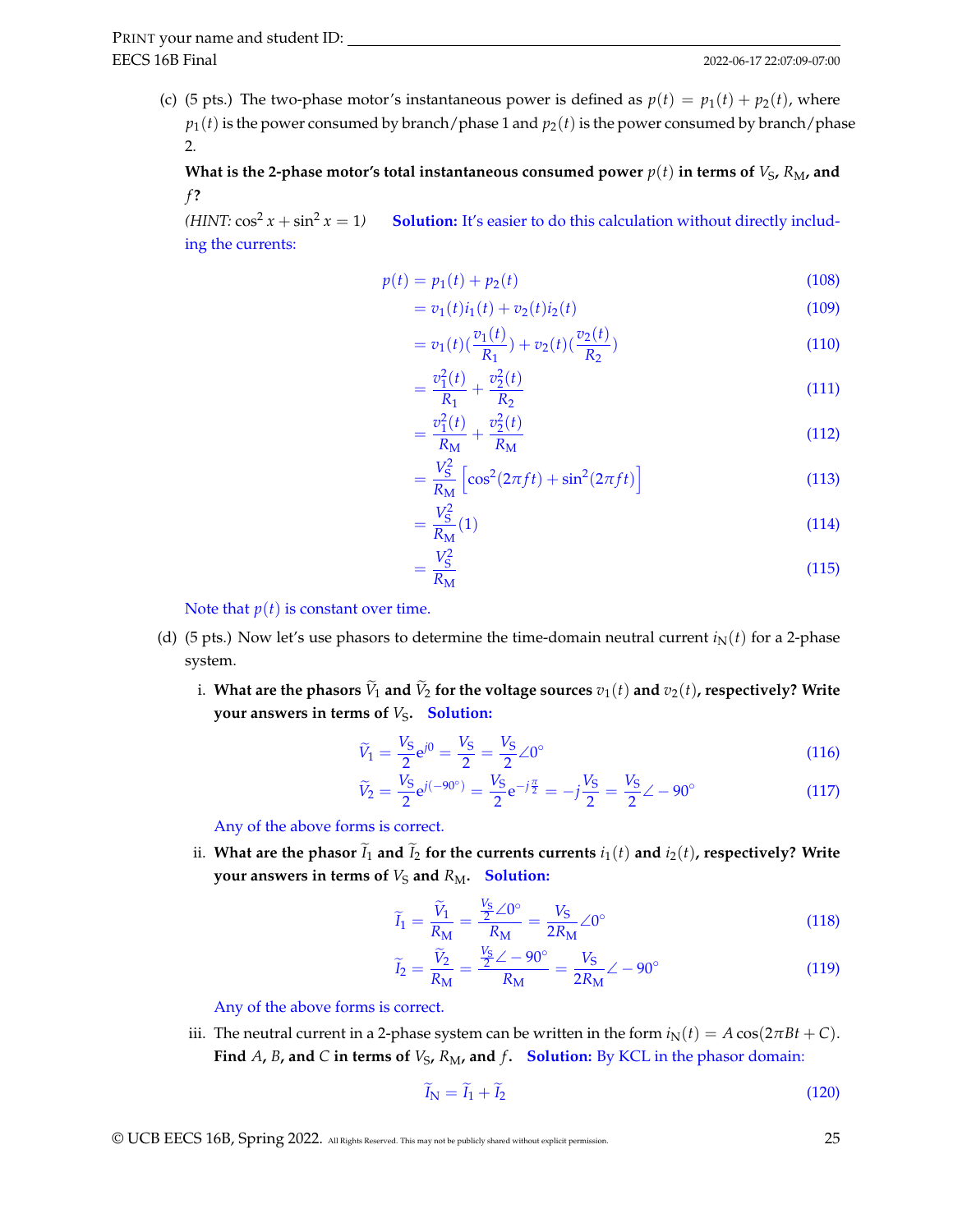EECS 16B Final PRINT your name and student ID:

2022-06-17 22:07:09-07:00

$$
=\frac{V_{\rm S}}{2R_{\rm M}}\angle 0^{\circ} + \frac{V_{\rm S}}{2R_{\rm M}}\angle -90^{\circ}
$$
 (121)

$$
=\frac{\sqrt{2}V_{\rm S}}{2R_{\rm M}}\angle -45^{\circ} \tag{122}
$$

Converting  $\widetilde{I}_N$  to the time domain:

$$
i_{\rm N}(t) = \text{Re}\left\{2\widetilde{I}_{\rm N}e^{j2\pi ft}\right\}
$$
\n(123)

$$
= \text{Re}\left\{2 \times \frac{\sqrt{2}V_{\text{S}}}{2R_{\text{M}}} \angle -45^{\circ} e^{j2\pi ft}\right\} \tag{124}
$$

$$
=\frac{\sqrt{2}V_{\rm S}}{R_{\rm M}}\cos(2\pi ft-45^\circ)
$$
\n(125)

Therefore,

$$
A = \frac{\sqrt{2}V_{\rm S}}{R_{\rm M}}
$$
 (126)

$$
B = f \tag{127}
$$

$$
C = -45^{\circ} = -\frac{\pi}{4}
$$
 (128)

C may be expressed in degrees or radians as above.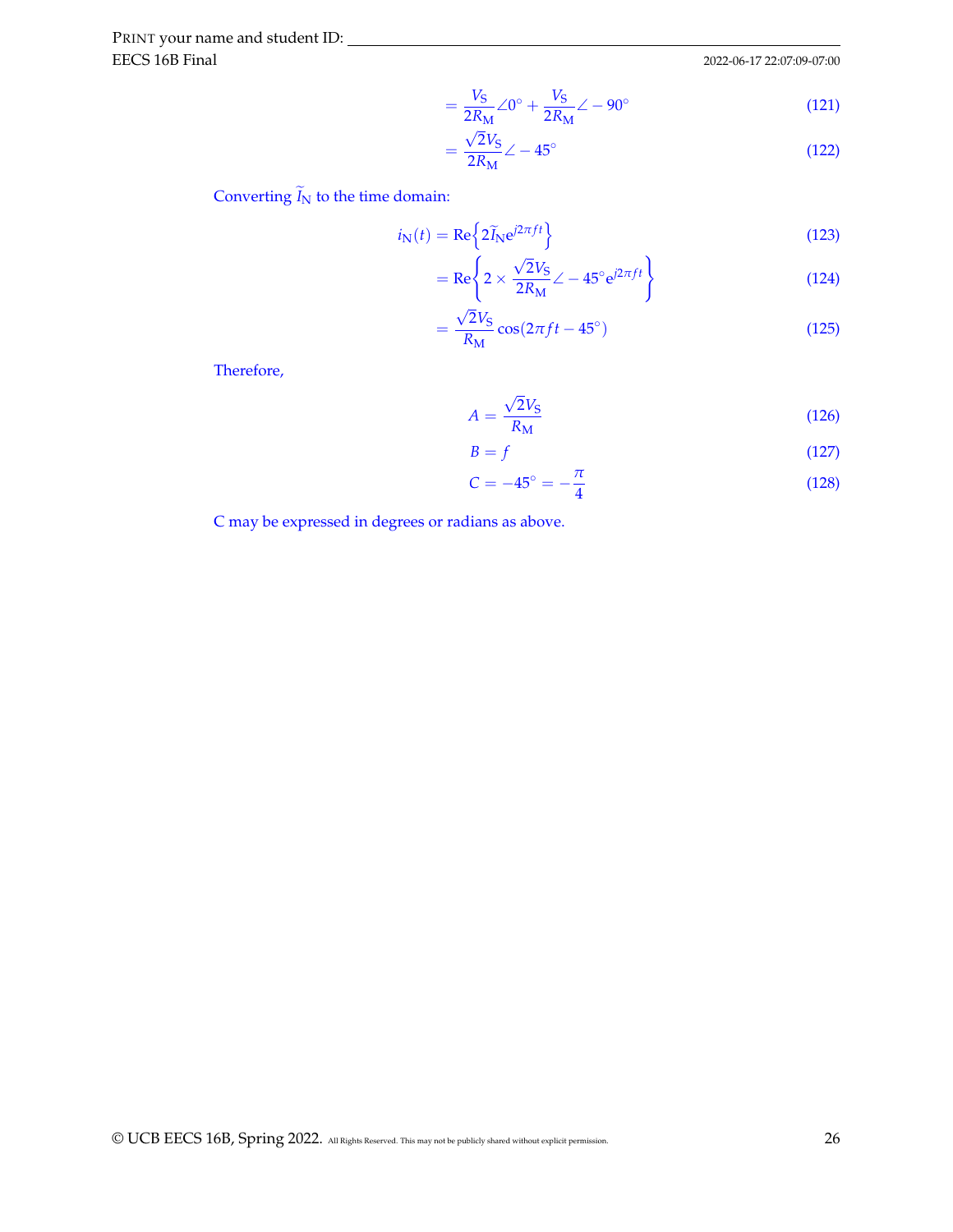In the early 1900s, electrical engineers at Westinghouse and General Electric proposed a 3-phase distribution method, shown below. One advantage of this 3-phase system is that it delivers  $1.5\times$ the constant power compared to a 2-phase system. The 3 generator voltage sources are separated by 120◦ phase shifts, as defined:

$$
v_1(t) = V_S \cos(2\pi ft) \tag{129}
$$

$$
v_2(t) = V_S \cos(2\pi ft - 120^\circ)
$$
 (130)

$$
v_3(t) = V_S \cos(2\pi ft - 240^\circ)
$$
 (131)

(132)





(e) (7 pts.) In addition to higher constant power delivery, proponents of the 3-phase system claimed the neutral return wire was not required. This potentially reduces the cost connecting an extra transmission line throughout the power grid. **Is this claim true? Justify your answer by finding**  $i<sub>N</sub>(t)$  as a function of time.

**Solution:** Yes, this is true:  $i_N(t) = 0 \quad \forall t$ , so there is no need for the neutral return conductor. To show this, we conduct KCL at the neutral node:

$$
iN(t) = i1(t) + i2(t) + i3(t)
$$
\n(133)

Analyzing these currents in the phasor domain:

$$
\widetilde{I}_{N} = \widetilde{I}_{1} + \widetilde{I}_{2} + \widetilde{I}_{3} \tag{134}
$$

$$
=\frac{V_1}{R_M} + \frac{V_2}{R_M} + \frac{V_3}{R_M} \tag{135}
$$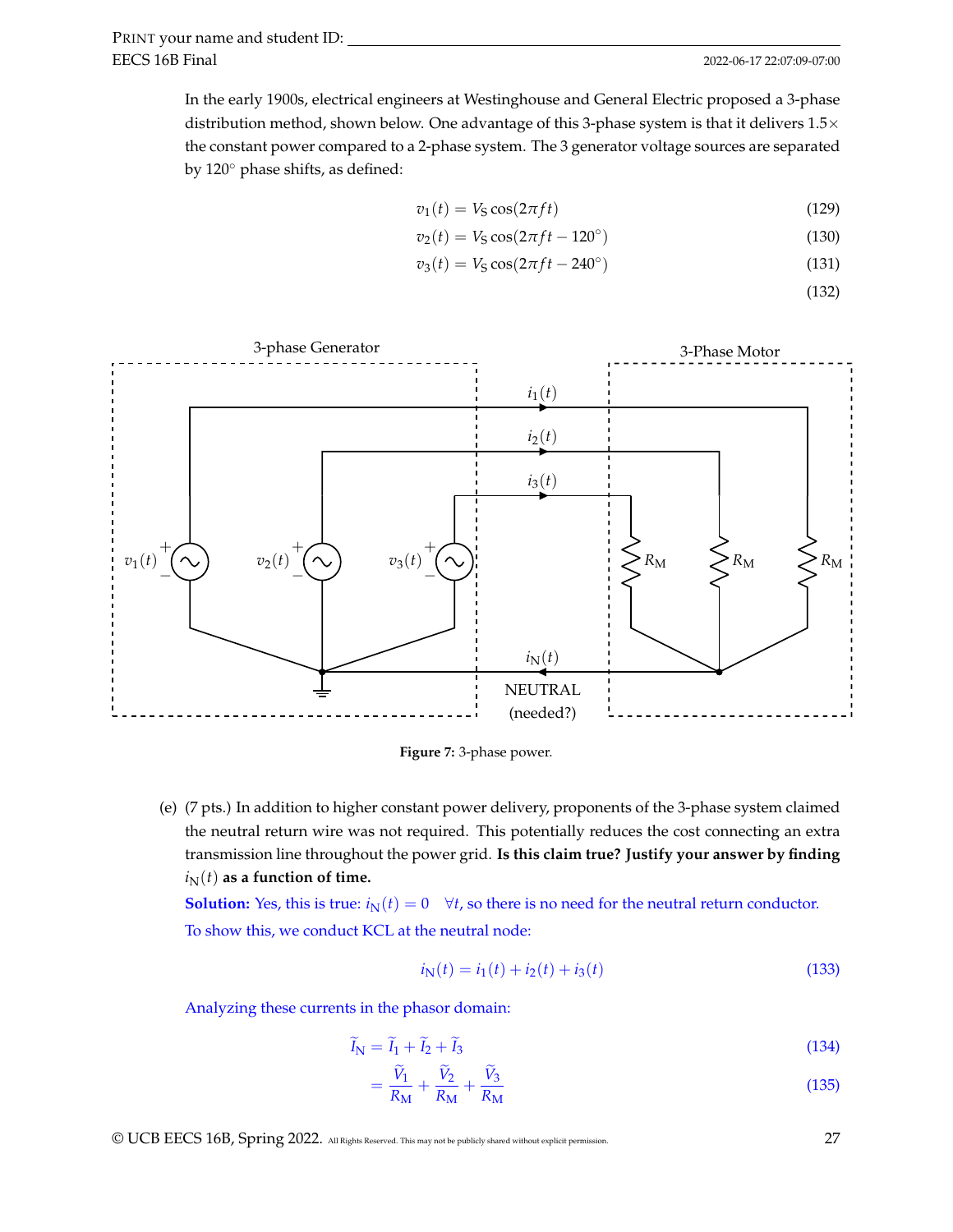2022-06-17 22:07:09-07:00

$$
= \frac{1}{R_{\rm M}} (\frac{V_{\rm S}}{2} \angle 0^{\circ} + \frac{V_{\rm S}}{2} \angle -120^{\circ} + \frac{V_{\rm S}}{2} \angle -240^{\circ})
$$
(136)

$$
=\frac{V_{\rm S}}{2R_{\rm M}}(1\angle 0^{\circ} + 1\angle -120^{\circ} + 1\angle -240^{\circ})
$$
\n(137)

Notice that  $1\angle 0^\circ$ ,  $1\angle -120^\circ$ , and  $1\angle -240^\circ$  are phasors of unit length and rotated around the unit circle symmetrically such that their vector sum is 0. In other words:

$$
\widetilde{I}_{N} = \frac{V_{S}}{2R_{M}}(\vec{0})
$$
\n(138)

$$
=\vec{0}
$$
 (139)

Therefore:

$$
i_{\rm N}(t) = \text{Re}\left\{2\widetilde{I}_{\rm N}e^{j2\pi ft}\right\} \tag{140}
$$

$$
= \text{Re}\{0\} \tag{141}
$$

$$
=0 \tag{142}
$$

The ability of 3-phase power to deliver constant power to (balanced 3-phase) loads while not requiring a neutral return line is its main advantage over the 2-phase counterpart. This led to the 3-phase system dominating over 2-phase systems in modern power grids worldwide.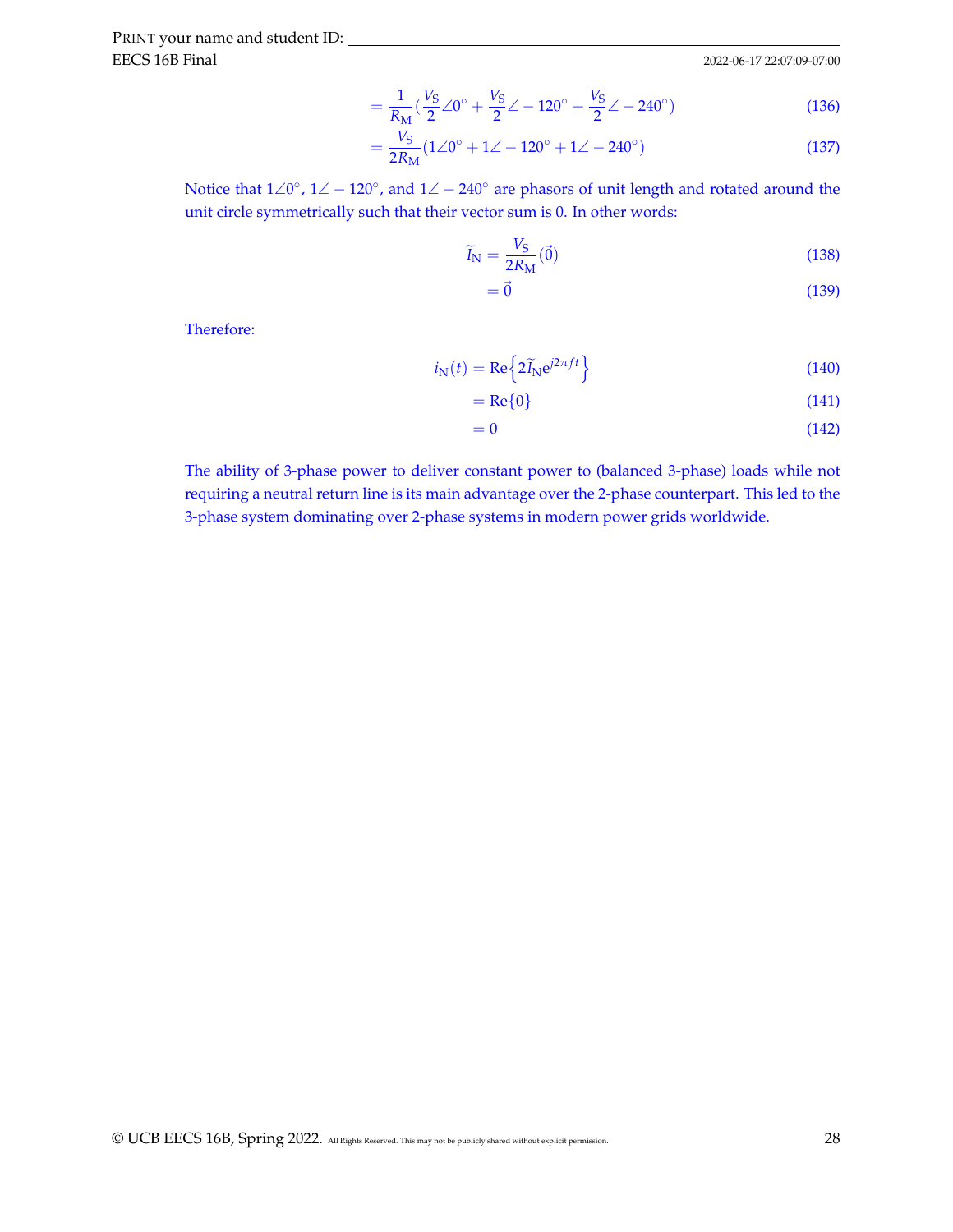#### **14. Dynamical system approach to solving Ridge Regression (16 pts.)**

In this problem, we will derive a dynamical system based approach to solving a modified version of the least-squares problem, commonly known as "ridge regression". This problem attempts to find the  $\vec{x}$  that minimizes  $\|A\vec{x}-\vec{y}\|^2+\lambda\,\|\vec{x}\|^2.$  Here we assume  $A\in\mathbb{R}^{m\times n}$  is full column rank and scalar  $\lambda > 0$ .

The solution to the ridge regression problem is

<span id="page-28-0"></span>
$$
\vec{\hat{x}} = (A^{\top} A + \lambda I)^{-1} A^{\top} \vec{y}.
$$
\n(143)

Note that this solution is quite similar to the solution of least-squares. In many cases, direct computation of the solution to ridge regression is too slow, because it requires computing the matrix inverse  $(A^{\top}A + \lambda I)^{-1}$ , which is generally very costly for *A* with very large dimensions. We will instead solve the problem iteratively by using an update rule which turns this particular problem into an analysis of a particular discrete-time state-space dynamical system.

- (a) (2 pts.) We first connect the ridge regression problem to the familiar ordinary least-squares problem. **State the condition on** *λ* **in** [\(143\)](#page-28-0) **needed to recover the least squares solution. Solution:** In ridge regression the solution is  $\vec{x} = (A^{\top}A + \lambda I)^{-1}A^{\top} \vec{y}$ . By setting  $\lambda = 0$  we recover the formula to compute the solution for least-squares.
- (b) (3 pts.) Using [\(143\)](#page-28-0), **show that**  $(A^{\top}A + \lambda I)\vec{x} A^{\top}\vec{y} = 0$ .

**Solution:** We are given that for ridge regression, the solution is of the form <sup>~</sup>*x*<sup>b</sup> = (*<sup>A</sup>* <sup>&</sup>gt;*A* +  $\lambda I)^{-1}A^\top \vec{y}.$  Plugging this into the left-hand side of the equation that we want to prove, we get

$$
(A^{\top}A + \lambda I)\vec{x} - A^{\top}\vec{y} = (A^{\top}A + \lambda I)(A^{\top}A + \lambda I)^{-1}A^{\top}\vec{y} - A^{\top}\vec{y} = A^{\top}\vec{y} - A^{\top}\vec{y} = 0.
$$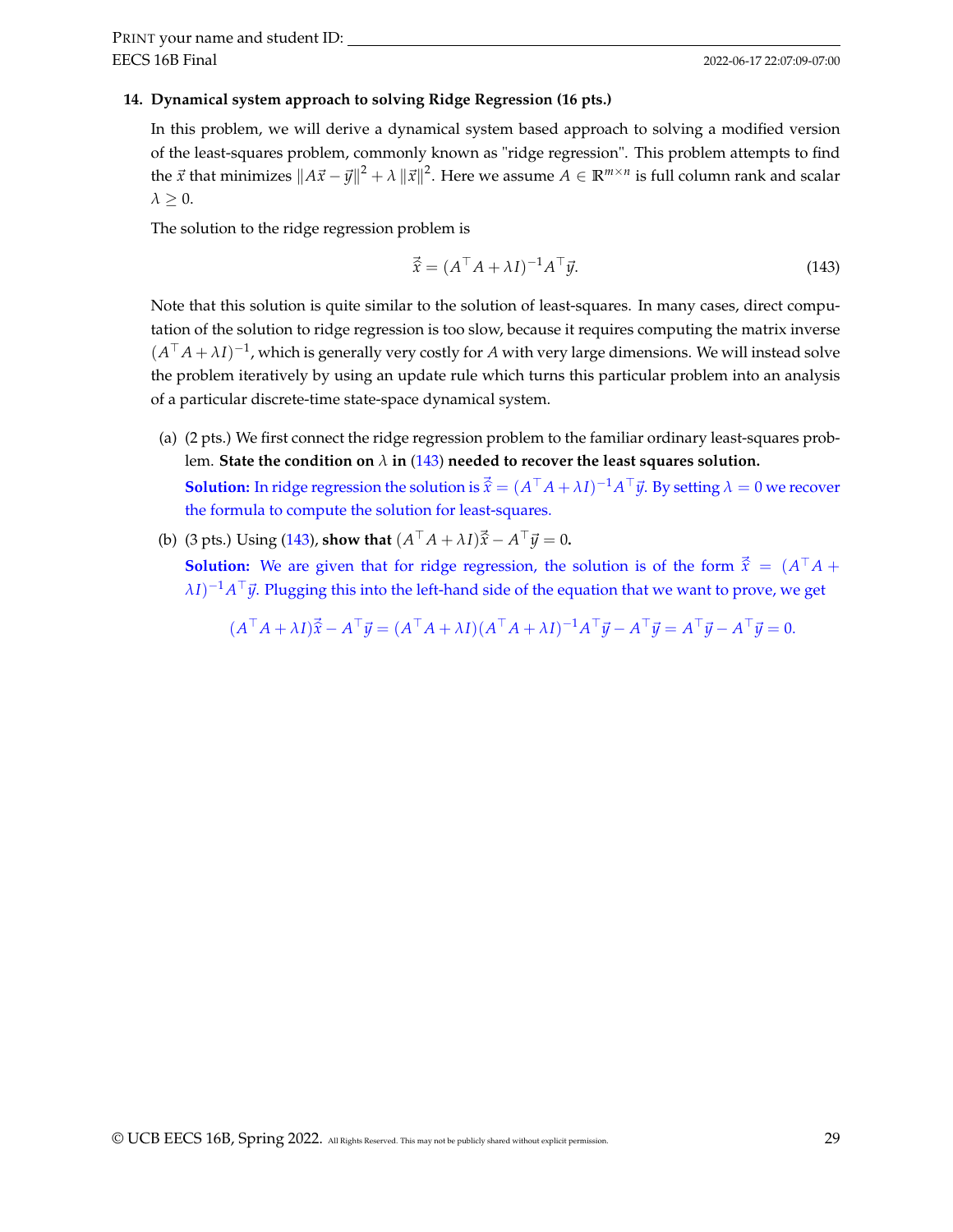(c) (5 pts.) In iterative optimization schemes, we will get a sequence of estimates for  $\hat{\vec{x}}$  at each timestep. Let  $\vec{x}[i]$  denote our estimate for  $\vec{\hat{x}}$  at timestep *i*.

In this problem we will consider the following update rule for solving the ridge regression problem:

$$
\vec{x}[i+1] = \vec{x}[i] - \alpha \left( (A^\top A + \lambda I)\vec{x}[i] - A^\top \vec{y} \right)
$$
\n(144)

that gives us an updated estimate  $\vec{x}[i + 1]$  using the previous one  $\vec{x}[i]$ . Here  $\alpha$  is the "step size" in our update rule which controls how much we update our solution estimate at each time step. For the purposes of this problem, it doesn't matter where we got the update rule, but the important thing to note is that if  $\vec{x}[i] = \vec{\hat{x}}$ , then by the previous part,  $\vec{x}[i+1] = \vec{\hat{x}}$  and the system remains in equilibrium at  $\vec{\hat{x}}$  for all time.

To show that  $\vec{x}[i] \rightarrow \vec{\hat{x}}$ , we define a new state variable  $\Delta \vec{x}[i] = \vec{x}[i] - \vec{\hat{x}}$ . It represents the deviation from where we want to be.

**Derive the discrete-time state evolution equation for** ∆~*x*[*i*]**, and show that it takes the form:**

<span id="page-29-0"></span>
$$
\Delta \vec{x}[i+1] = (I - \alpha G) \Delta \vec{x}[i]. \tag{145}
$$

**What is** *G***?**

**Solution:**

$$
\Delta \vec{x}[i+1] = \vec{x}[i+1] - \vec{\hat{x}} \tag{146}
$$

$$
= \vec{x}[i] - \alpha \left( (A^\top A + \lambda I) \vec{x}[i] - A^\top \vec{y} \right) - \vec{\hat{x}} \tag{147}
$$

$$
= (\vec{x}[i] - \vec{\hat{x}}) - \alpha \left( (A^\top A + \lambda I) \vec{x}[i] - A^\top \vec{y} \right)
$$
(148)

$$
= \Delta \vec{x}[i] - \alpha \left( (A^\top A + \lambda I) \vec{x}[i] - A^\top \vec{y} \right)
$$
\n(149)

$$
= \Delta \vec{x}[i] - \alpha \left( (A^\top A + \lambda I) \vec{x}[i] - (A^\top A + \lambda I) \vec{\hat{x}} \right)
$$
(150)

$$
= \Delta \vec{x}[i] - \alpha (A^{\top} A + \lambda I) \Delta \vec{x}[i] \tag{151}
$$

$$
= \left(I - \alpha(A^\top A + \lambda I)\right) \Delta \vec{x}[i] \tag{152}
$$

So  $G = A^{\top}A + \lambda I$ .